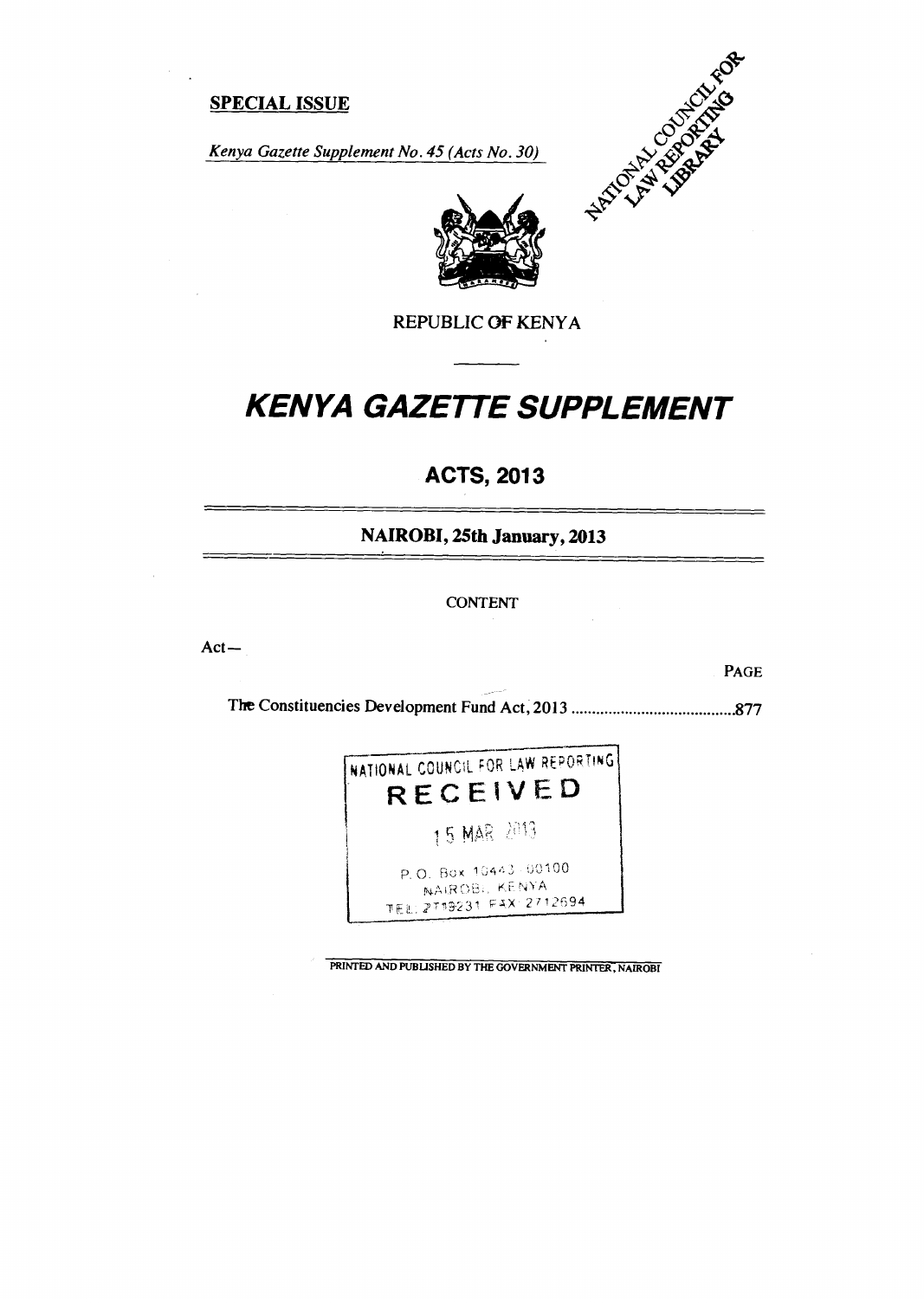### **THE CONSTITUENCIES DEVELOPMENT FUND ACT, 2013**

### **No. 30 of 2013**

*Date of Assent: 14th January, 2013 Commencement Date: See Section 1* 

### **ARRANGEMENT OF SECTION**

*Section* 

#### **PART I —PRELIMINARY**

1—Short title and commencement.

2—Interpretation.

3—Object and purpose of Act.

### **PART II—ESTABLISHMENT OF THE CONSTITUENCIES DEVELOPMENT FUND**

4—Establishment of the Fund.

5—Establishment of the Board.

6—Functions of the Board.

7—Conduct of business and affairs of the Board.

8—Chief Executive Officer of the Board.

9—Disbursement from the Fund.

10—Allocation of funds.

- 11—Funds to be retained in the Fund.
- 12—Emergency reserve.

### **PART III—SUBMISSION OF CONSTITUENCY PROJECT PROPOSALS**

- 13—Submission of projects.
- 1 4—Subnission deadline.
- 15\_\_Submission Form.

16—Projects Description Rm.

- 17-Approval of projects.
- 18—Discretion of Constituency Development Fund Committee.
- 19. List to be serialized.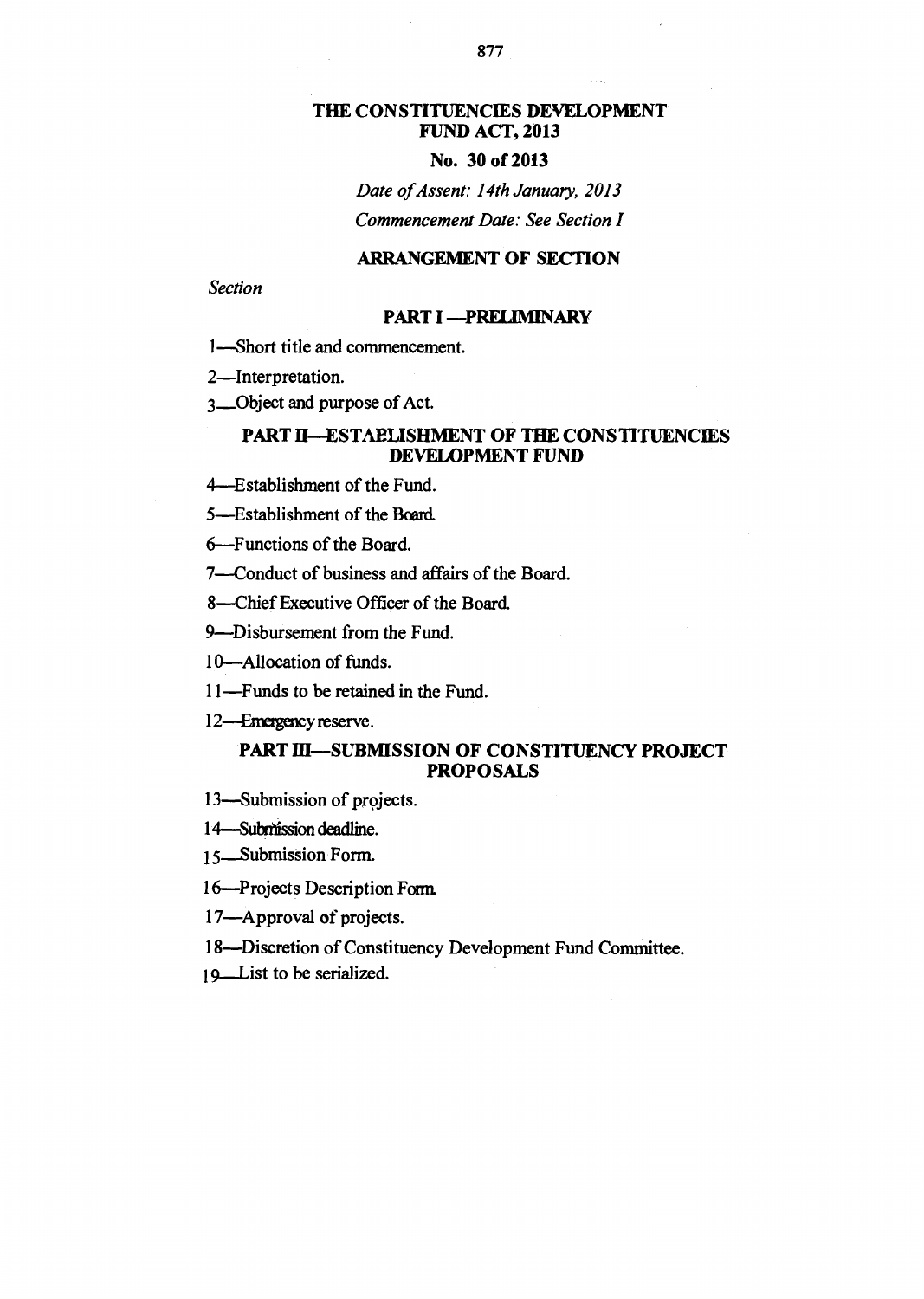- 20—Basis for budget ceiling.
- 21\_Criteria for Projects.

### **PART IV—TYPES OF PROJECTS**

- 22—Projects to be community based.
- 23—Number of projects.
- 24—Composition of the Constituency Development Fund Committee.
- 25—Cost estimates to be realistic.
- 26—Personal awards to be excluded.
- 27—Counter-part funding to be permitted.

#### **PART V—NATIONAL ASSEMBLY COMMITTEE ON CONSTITUENCY DEVELOPMENT FUND**

- 28—Establishment of the National Assembly Select Committee.
- 29— Quarterly reports on projects and disbursements.
- 30—Projects.

### **PART VI—IMPLEMENTATION OF PROJECTS**

- 31—Project Management Committee to implement.
- 32—Procurement of Services and Works.
- 33—Record of receipts and disbursement.
- 34—Audit.
- 35—Community Initiatives to be eligible.

### **PART VII—COUNTY PROJECTS COMMITTEE**

- 36—Establishment of County Projects Committee.
- 37—Membership.
- 38—Tabling of proposals.
- 39—Duplication of projects to be avoided.
- 40 County projects committee to prepare list

### **PART VIII—FINANCE AND ADMINISTRATION**

- 41\_Staff of the Board.
- 42—Constituency account.
- 43—Bank account of the Fund.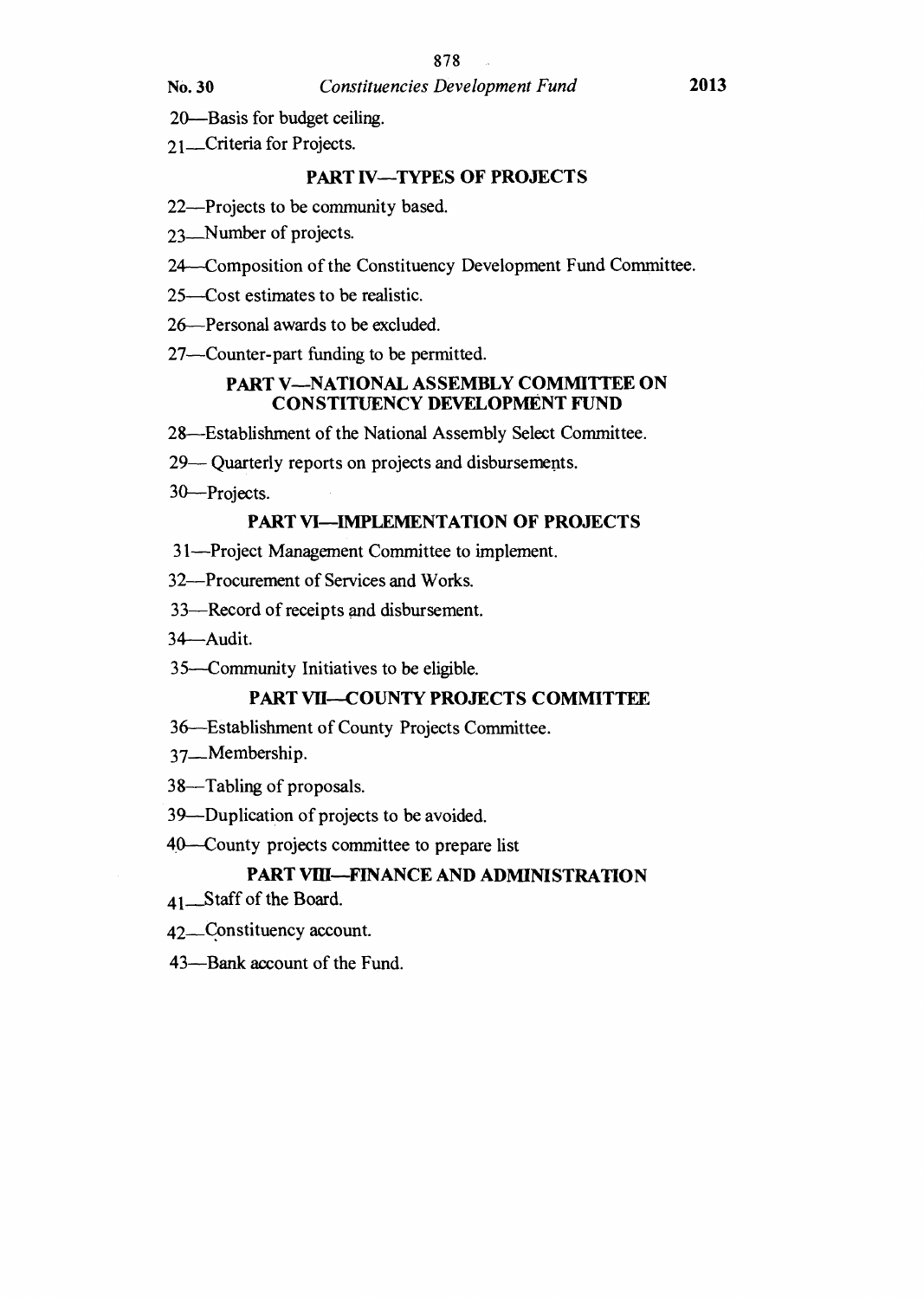44—Record of disbursements to be kept.

### **PART IX—MISCELLANEOUS PROVISIONS**

**45—Finances of** the Board.

46 Cabinet Secretary to make regulations.

47—Provisions in the Act are complimentary.

48—Offences and penalties.

49—Dispute resolution.

50—Repeal of No 10 of 2003.

51—Transitional provisions.

**First Schedule** —Constituency Projects Submission Form.

s**econd Schedule—Project Description Form.** 

**Third Schedule—Project** Re-allocation Form.

**Fourth Schedule—Conduct of Business and Affairs of the Board.**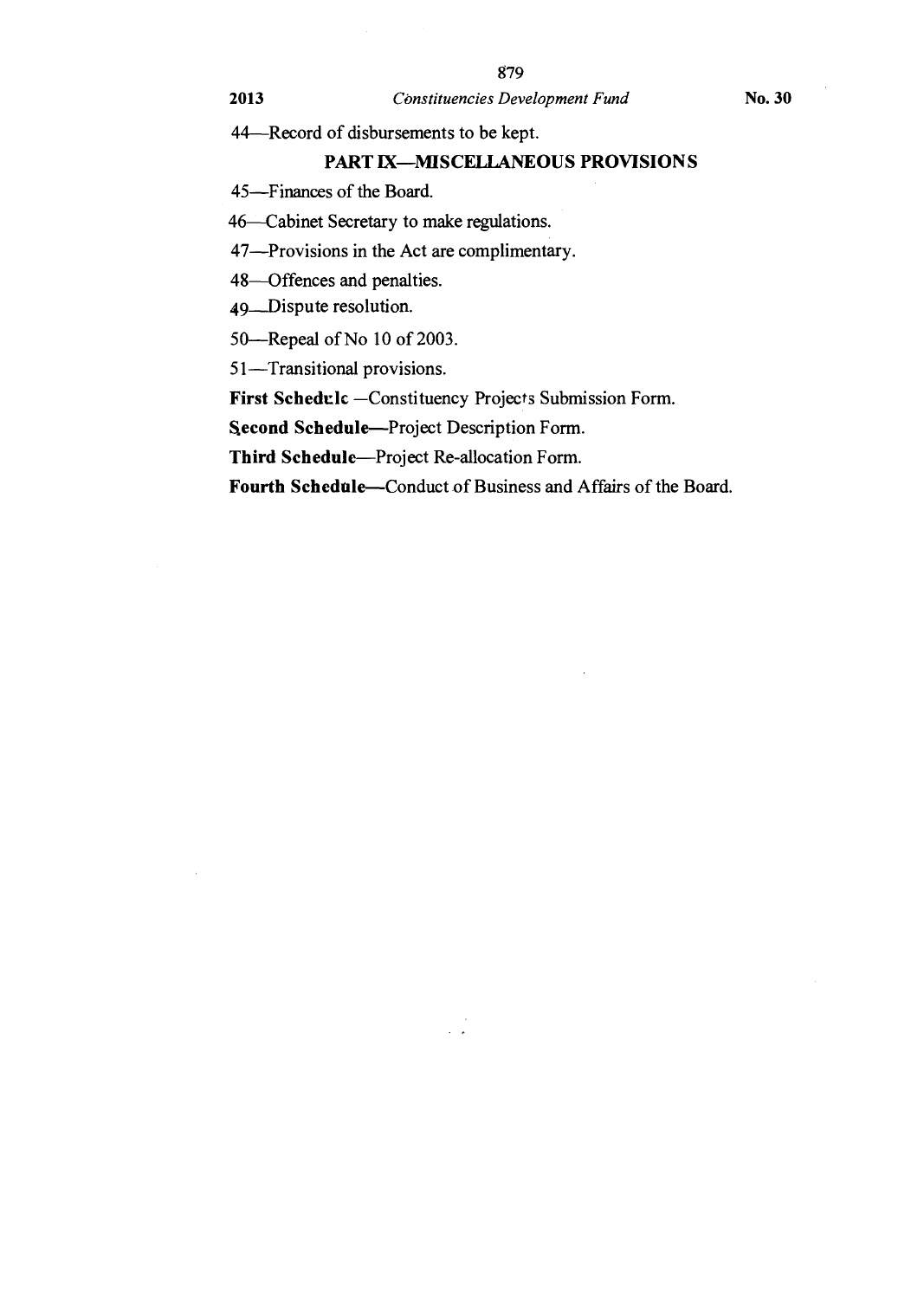### **THE CONSTITUENCIES DEVELOPMENT FUND ACT, 2013**

### **AN ACT of Parliament to repeal and replace the Constituencies Development Fund Act, 2007**

**ENACTED** by the Parliament of Kenya as follows—

#### **PART I—PRELIMINARY**

Short title and commencement.

**1.** This Act may be cited as the Constituencies Development F und Act, 2013, and shall come into operation immediately after the first elections for Parliament under the Constitution.

Interpretation.

**2.** In this Act, unless the context otherwise requires, -

"Board" means the Constituencies Development Fund Board established by section 4

"Cabinet Secretary" means the Cabinet Secretary for the time being responsible for matters relating to the Constituencies Development Fund;

"Chairperson" means the Chairperson of the Board appointed under section 5(4);

"Chief Executive Officer" means the Chief Executive Officer of the Board appointed under section 8;

"community" means residents of a particular geographical area or region defined as a constituency, location, sub location or village and having common interests;

"constituency" has the meaning assigned to it in the Elections Act, 2011;

"Constituency Development Fund Committee"

means the committee established under section 24;

"Constituency Fund Account" means the account maintained for every constituency in accordance with section 46;

"County Projects Committee" means the committee established under section 36;

"Fund" means the Constituencies Development Fund established under section 4;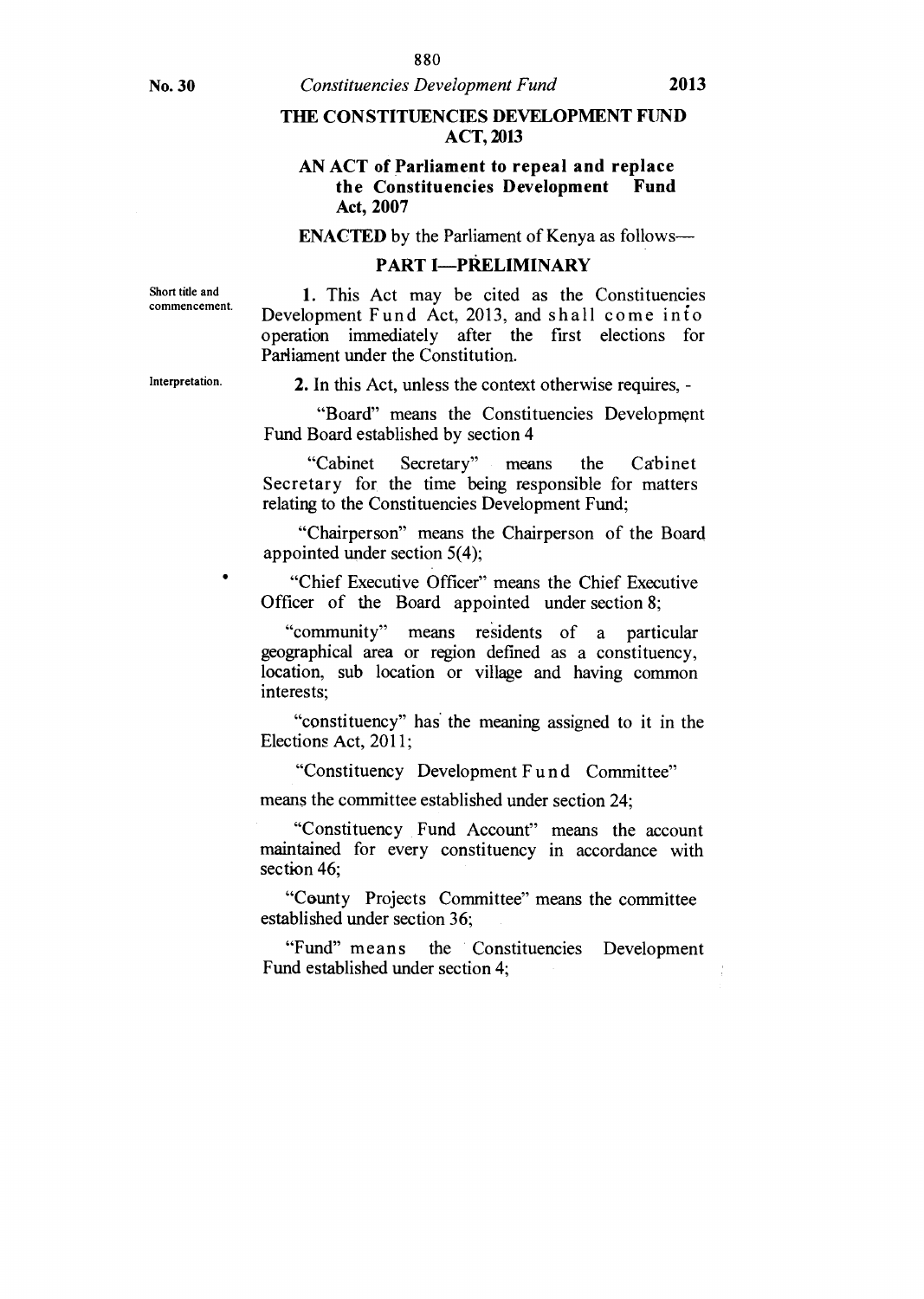"National Account" means the Constituencies Development Fund account maintained under section 43";

"Officer of the Board" means an officer of the Board appointed under section 41;

"Parliamentary Committee" means a Parliamentary Committee established in accordance with section 28:

."project" means an eligible development project as described in the Act;

"project management committee" means a committee or board of persons elected or nominated to implement a project or manage an institution, including a committee existing prior to the establishment of the Fund and which is assuming the responsibility of implementing a project funded under the Act;

"sub-project"• means a complete unit or part of a project that can be put to use towards the achievement of the project objectives;

"youth" means 'a person who has attained the age of eighteen years but has not attained the age of thirty five years.

3. The provisions of this Act shall apply, as more Object and purpose of  $\alpha$  is fixed to the  $\alpha$  of  $\alpha$  and chall apply  $\alpha$  and  $\alpha$  and  $\alpha$  and  $\alpha$  and  $\alpha$  and  $\alpha$  and  $\alpha$  and  $\alpha$  and  $\alpha$  and  $\alpha$  and  $\alpha$  and specifically provided for in the Act, and shall ensure that a specific portion of the national annual budget is devoted to the constituencies for purposes of infrastructural development, wealth creation and in the fight against poverty at the constituency level.

#### **PART II-ESTABLISHMENT OF THE CONSTITUENCIES DEVELOPMENT FUND**

4. (1) There is established a fund to be known as the Constituencies Development Fund which shall-

- (a) be a national fund consisting of moneys of an amount of not less than 2.5% (two and half per centum) of all the national government ordinary revenue collected in every financial year;
- (b) comprise of any moneys accruing to or received by the Board from any other

Establishment of the Fund.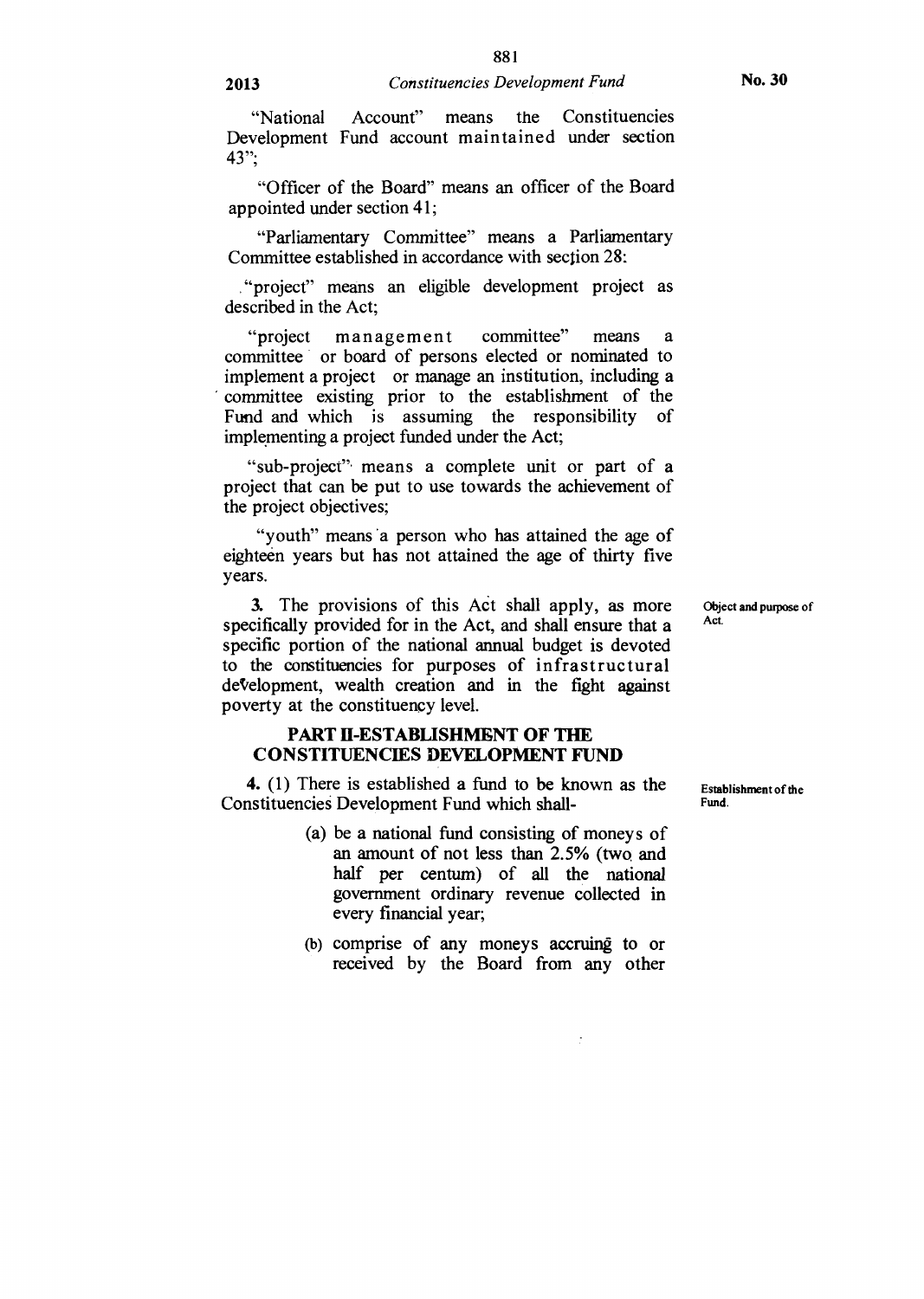source;

- (c) disbursed by the national government through the Board to constituencies as a grant to be channelled to constituencies in the manner provided for by this Act ;
- (d) be administered by the Board;

 $(2)$  All moneys allocated under this Act is additional evenue to the county governments under Article 202 (2) of he Constitution to be administered according to section 5.

(3) The Fund established under this section shall be he successor to the Constituencies Development Fund .stablished by section 4 of the Constituencies Development <sup>l</sup>und Act, 2003

Establishment of the **5.** (1) There is established a Board to be known as' the Constituencies Development Fund Board.

> (2) The Board shall be administered by a Board of Directors which shall consist of-

- (a) the principal secretary in the State Department relating to economic planning or a designated alternate, not being below the level of Director of Planning;
- (b) the principal secretary in the State Department for the time being responsible for matters relating to finance or a designated alternate not being below the level of Deputy Director of Budget;
- (c) the Attorney-General or his designated alternate not below the level of Senior State Counsel;
- (d) four persons, qualified in matters relating to finance, accounting, engineering, economics, community development, or law, appointed by the Cabinet Secretary in accordance with subsection (5) taking into account regional, ethnic and gender balance as per the Constitution of Kenya;
- (e) two persons qualified in accordance with paragraph (d) appointed by the Cabinet Secretary to remedy any regional imbalance that may have occurred during nomination under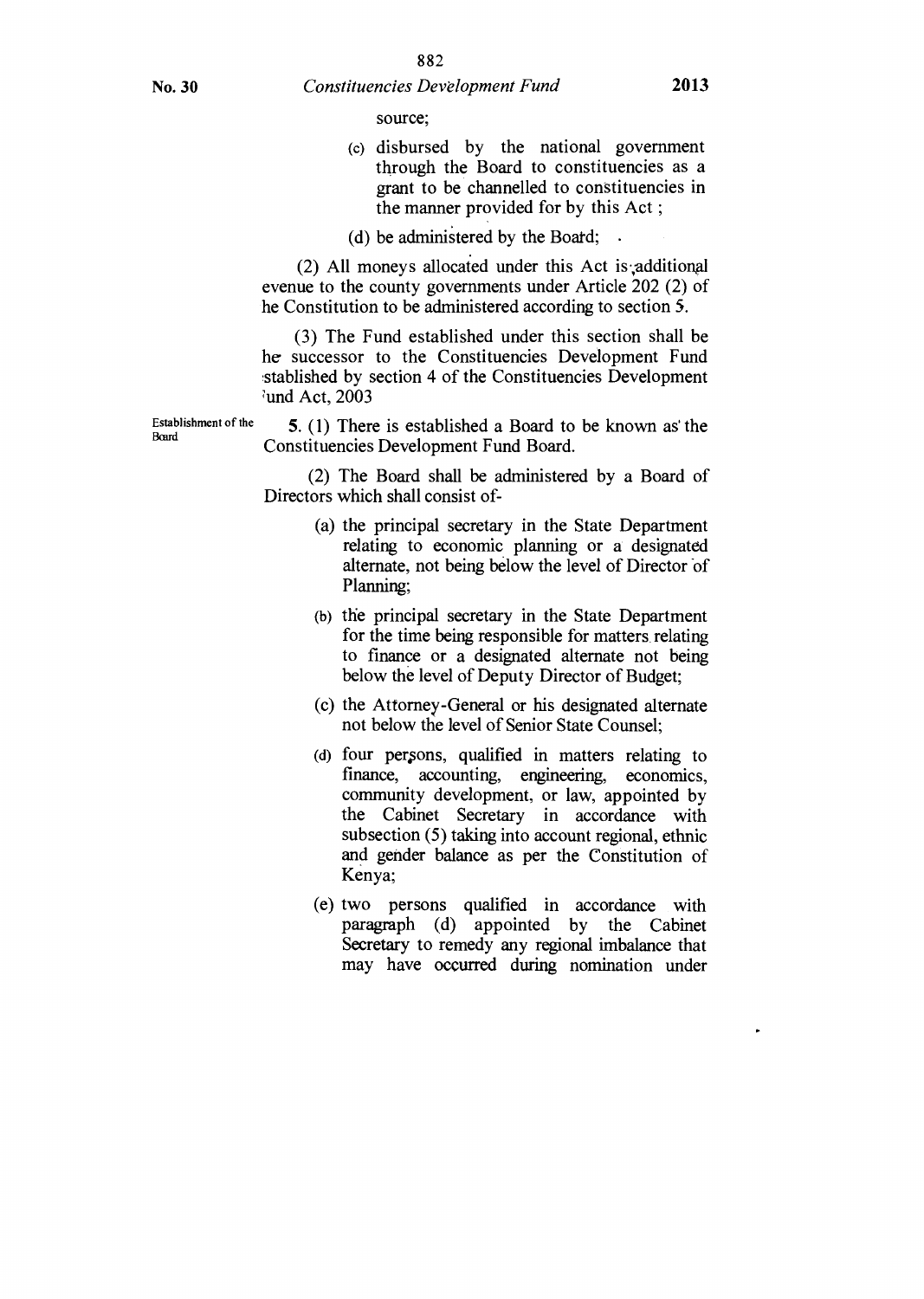subsection (5);

- (f) the Chief Executive Officer who shall be an exofficio member;
- (g) the corporation secretary who shall be appointed by the Board and shall be the secretary to the Board.

(3) The Board shall be a body corporate with perpetual succession and a common seal and shall, in its corporate name, be capable of-

- (a) suing and being sued;
- (b) taking, purchasing or otherwise acquiring. holding, charging or disposing of movable and immovable property;
- (c) borrowing money or making investments; and
- $(d)$  doing or performing all other acts or  $\cdot$ things for the proper performance of its functions under this Act which may lawfully be done or performed by a body corporate.

(4) The Cabinet Secretary shall appoint the Chairperson of the Board from amongst the four persons appointed in accordance with paragraph (d) of subsection (2).

(5) The names and curriculum vitae of the persons nominated to be appointed as members of the Board pursuant to paragraph (d) of subsection (2) shall be submitted to Parliament for approval before appointments are made.

**6.** (1) The functions of the Board shall be to -

Functions of the Board

- (a) to ensure timely and efficient disbursement of funds to every constituency;
- (b) to ensure efficient management of the Fund;
- (c) to receive and discuss annual reports and returns from the constituencies;
- (d) ensure the compilation of proper records, returns and reports from the constituencies;
- (e) receive and address complaints and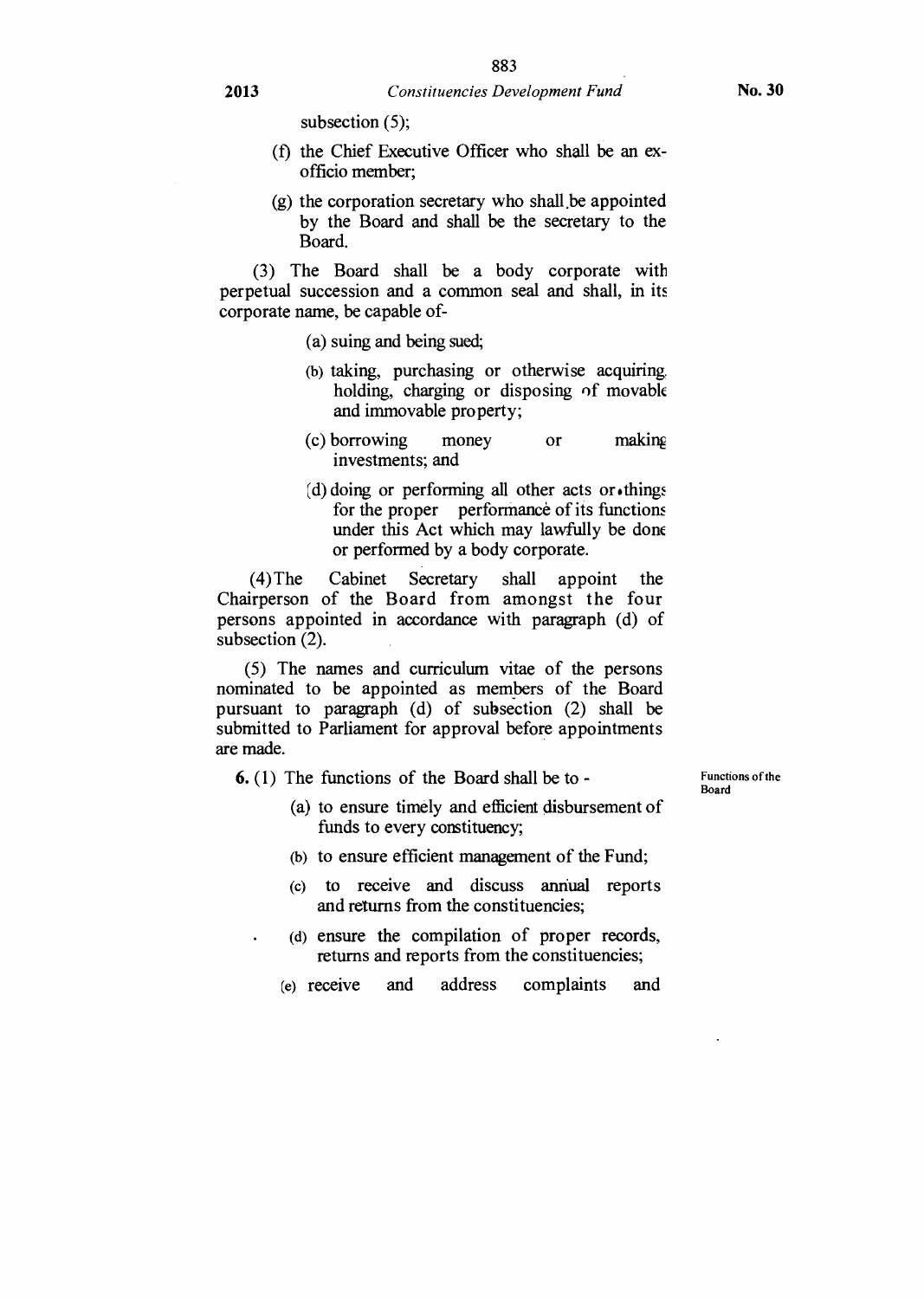disputes and take any appropriate action;

- (0 consider project proposals submitted from various constituencies in accordance with the Act, approve for funding those projects proposals that are consistent with this Act and send funds to the respective constituency fund account of the approved projects;
- (g) perform such other duties as the Board may deem necessary from time to time for the proper management of the Fund.

(2) Where any issues of policy arise in the course of the performance of its functions under this Act, the Board shall refer the same to the Cabinet Secretary.

Conduct of business and affairs of the Board.

**7.** (1) The conduct and regulation of the business and affairs of the Board shall be as provided .in the Fourth Schedule.

 $(2)$  Except as provided in the F our the Schedule, the Board may regulate its own procedure.

bief Executive )fficer of the Board

**8.** (1) There shall be a Chief Executive Officer of the Board who shall be recruited by the Board on a competitive basis and recommendations made to the Cabinet Secretary for appointment, with the approval of the Parliamentary Committee.

(2) No person shall be appointed under this section unless such person-

- (a) has a university degree in finance, accounting, engineering, economics, community development, law or a related field from a recognized university;
- (b) has at least five years' working experience in the relevant field.

(3) The Chief Executive Officer shall subject to the directions of the Board, be responsible for the day to day management of the affairs and staff of the Board.

(4) The chief executive officer shall serve for a renewable term of five years.

**9.** (1) Each and every disbursement from the Fund shall

Disbursement from the Fund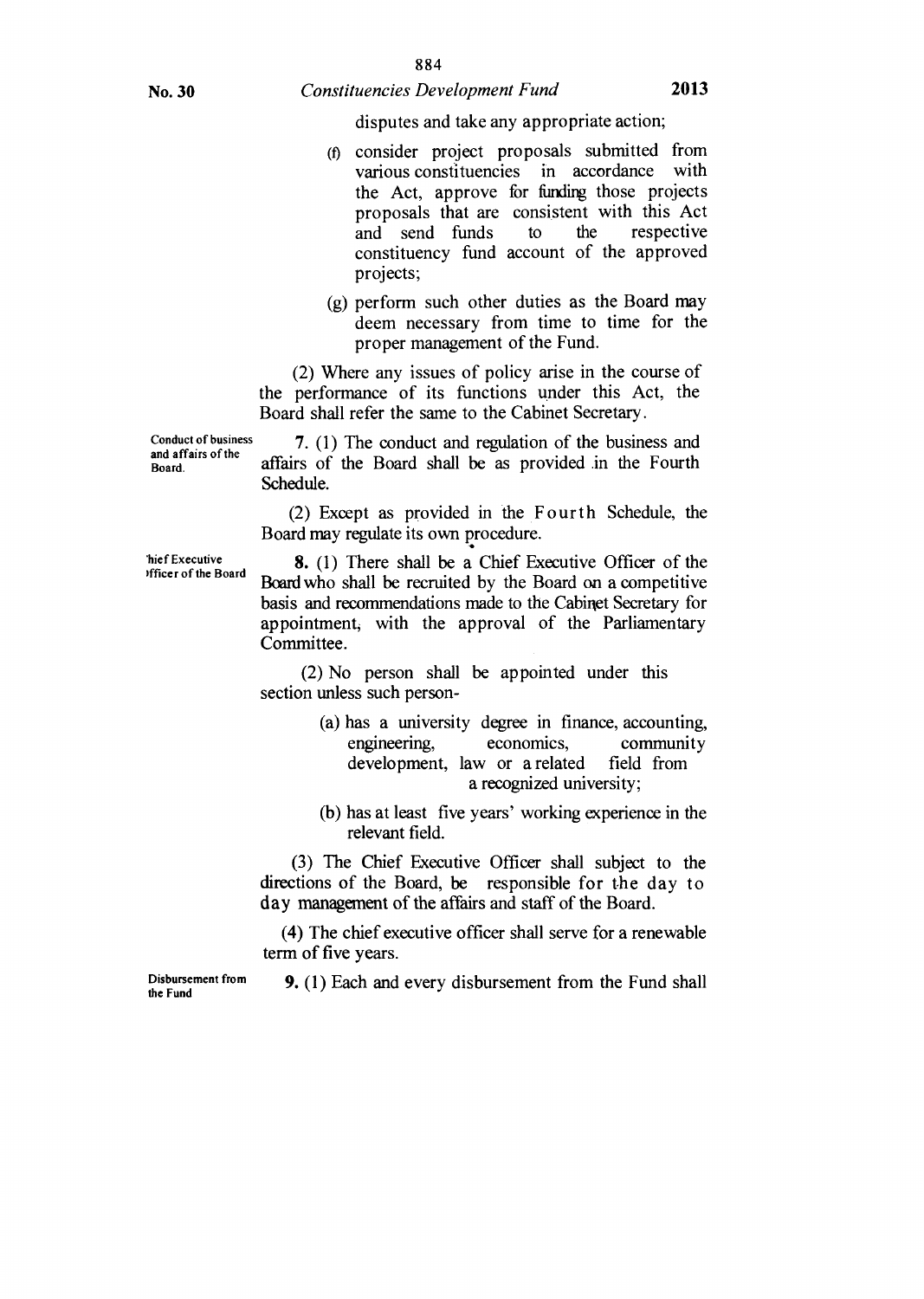be approved and minuted by the Board.

(2) All disbursements from the Fund shall be for specific projects as submitted by the constituencies in accordance with the procedures outlines in this Act.

(3) All disbursements shall be made through the constituency bank accounts maintained for every constituency in accordance with section 42 of the Act.

(4) Notwithstanding the provisions of subsection  $(3)$ , payments for a joint project as outlined in section 23 (4) or a joint procurement, may be made directly to a supplier or to an account established for the purpose with due approval of the Board.

(5) The record of the amounts received by each constituency and the record of expenditure of amounts so received shall be submitted to the Board within thirty days after the close of the relevant financial year together with a copy of the relevant bank statements and no disbursements for the succeeding financial year shall be made into the accounts until the said records are duly received

(6) The Board shall set out general conditions and requirements for release of funds, to ensure efficient and effective management of resources.

(7) The Board may impose reasonable requirements, including restrictions, on a particular constituency and such restrictions or requirements shall be reported together with the monthly returns to be submitted to the Cabinet Secretary in accordance with this Act.

Allocation of funds

10. (1) The Cabinet Secretary, with the concurrence of the relevant Parliamentary Committee, shall for each financial year allocate funds to each constituency in accordance With section 20.

(2) Once funds are allocated for a particular project, they shall remain allocated for that project and may only be re-allocated for any other purpose during the financial year with the approval of the Board.

(3) If for any reason a particular project is cancelled or discontinued during the financial year, funds allocated for such a project shall be returned to the Fund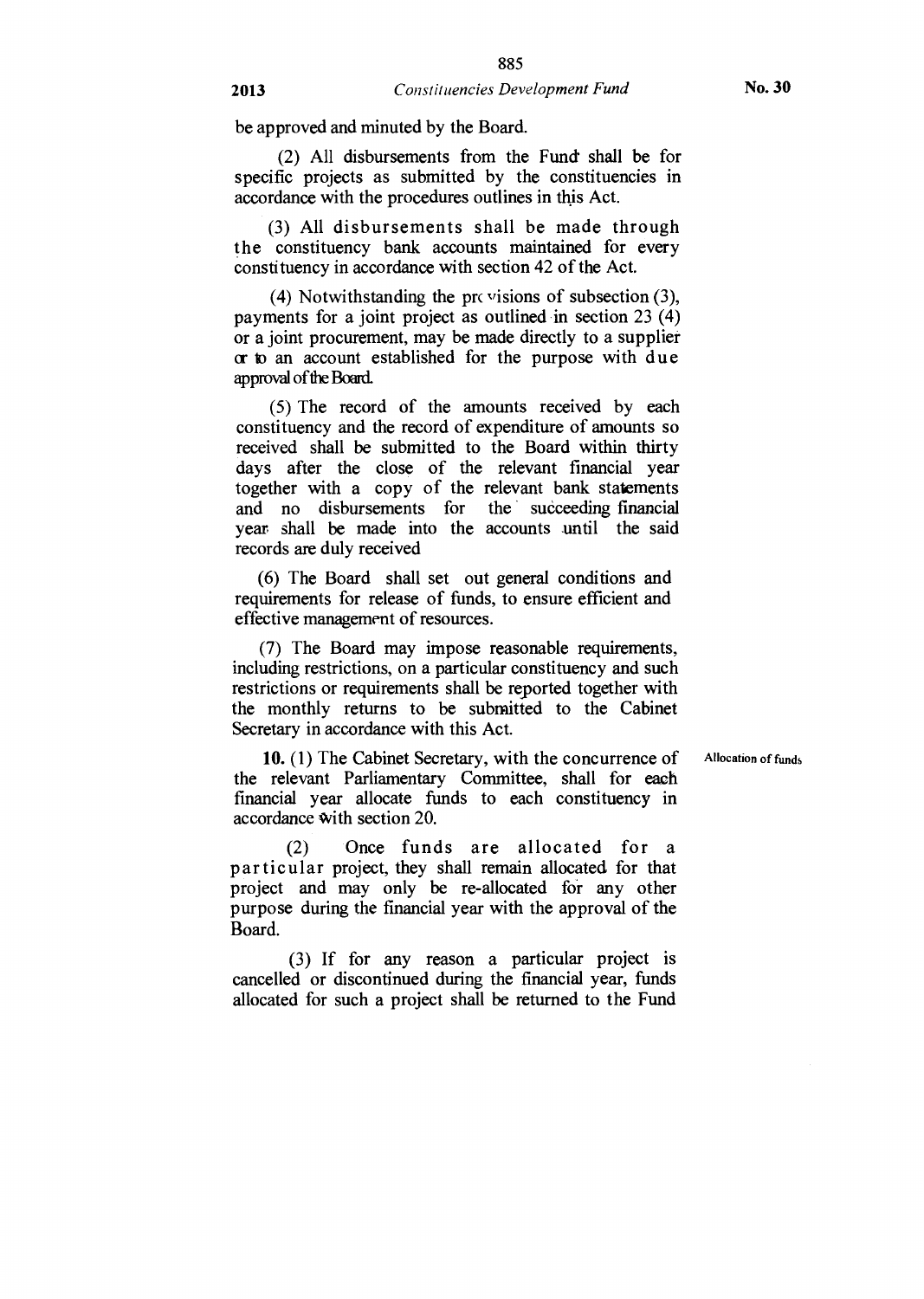886

and credited to the account of the constituency from which the funds were withdrawn.

(4) Unspent funds shall be allocated to any eligible project and such project may be new or ongoing at the end of the financial year.

(5) For the avoidance of doubt, a return as set out in the Third Schedule shall be made for the current financial year and every previous financial year on which some funds remain unspent.

Funds to be retained 11. (1) All receipts, savings and accruals to the Fund and the balance of the Fund at the end of each financial year shall be returned to the Fund and applied in accordance with section 10 (5) of this Act.

> (2) All funds allocated to a constituency shall be cumulative and shall be carried forward from one financial year to the next, including funds returned into the accounts in accordance with section  $10(3)$  or funds which are not utilized for whatever reasons.

Emergency reserve.

**12.** (1) A portion of the Fund, equivalent to five per centum (hereinafter referred to as the "Emergency Reserve") shall remain unallocated and shall be available for emergencies that may occur within the Constituency.

(2) The Constituency Development Fund Committee shall determine the allocation of the emergency reserve in accordance with the Act.

(3) "Emergency" shall be construed to mean an urgent, unforeseen need for expenditure for which it is in the opinion of the committee that it cannot be delayed until the next financial year without harming the public interest of the constituents.

(4) For each project, the Project Management Committee shall set aside a sum of five per centum of the total allocation for the project to cater for the administration expenses of the project.

(5) The sum set aside under subsection (4) shall be properly accounted for and proper books of accounts kept and returns made to the Constituencies Development Fund Committee for that constituency on how the sum has been used.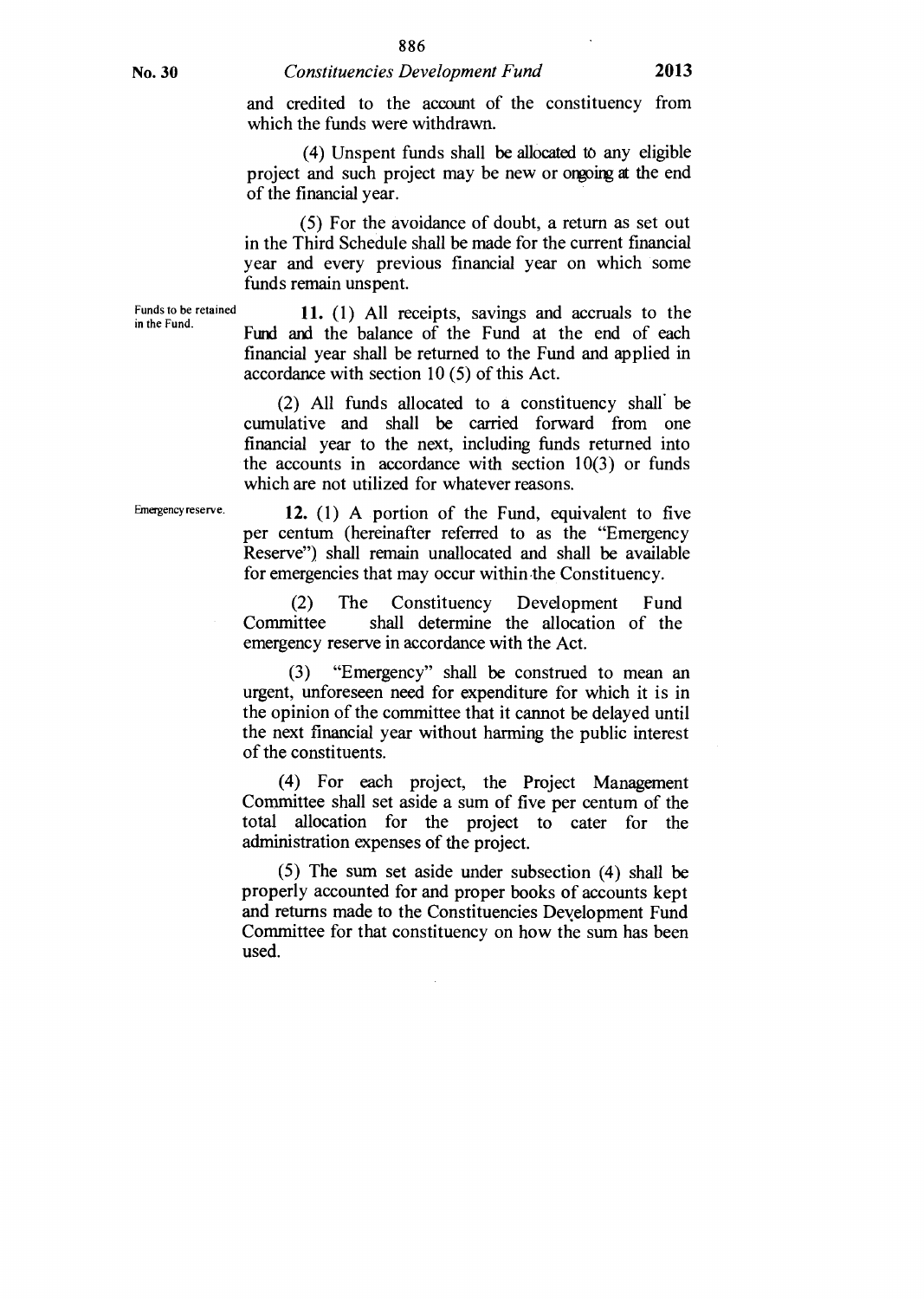#### **PART III - SUBMISSION OF CONSTITUENCY PROJECT PROPOSALS**

**13. (1) The list of proposed constituency based projects to be covered under this Act shall be submitted by the chairman of the Constituency Development Fund Committee to the Board after approval by the Constituency Development Fund Committee for that constituency** 

**(2) The Board shall receive and compile the list of proposed constituency projects submitted to it under this Act and submit it to the Parliamentary Committee for approval.** 

**14. (1) The list of the proposed constituency projects shall be submitted to the Board before the end of the month of February in each year or such other month as may be determined by the Cabinet Secretary in order to ensure timely inclusion of the projects in the annual Government budget of a particular financial year.** 

**(2) Where the chairman of the Constituency Development Fund Committee fails to submit the list of constituency based projects to the Board within the stipulated time in subsection (1), the list shall be deemed to have been submitted to the Board upon the lapse of the stipulated time** 

**15. (1) The list of projects shall be submitted on a Constituency Projects Submission Form set out in the**  First Schedule to this Act accompanied by minutes of the **Constituency Development Fund Committee approving the projects.** 

**(2) All**, **projects proposed for every constituency shall be listed in the Form together with the cost estimates, amounts allocated and amounts disbursed to such projects.** 

**16. For every project listed in the Form, there shall be attached a Project Description Form set out** in **the Second Schedule.** 

**17. (1) The list of projects received by the Board pursuant to section 13 shall be tabled for review at a meeting of the Board.** 

**(2) The Board shall scrutinize and approve for funding those projectproposals that are consistent with**  **Submission of projects.** 

**Submission deadline** 

**Submission Form** 

**Projects description Ram** 

**Approval of projects.**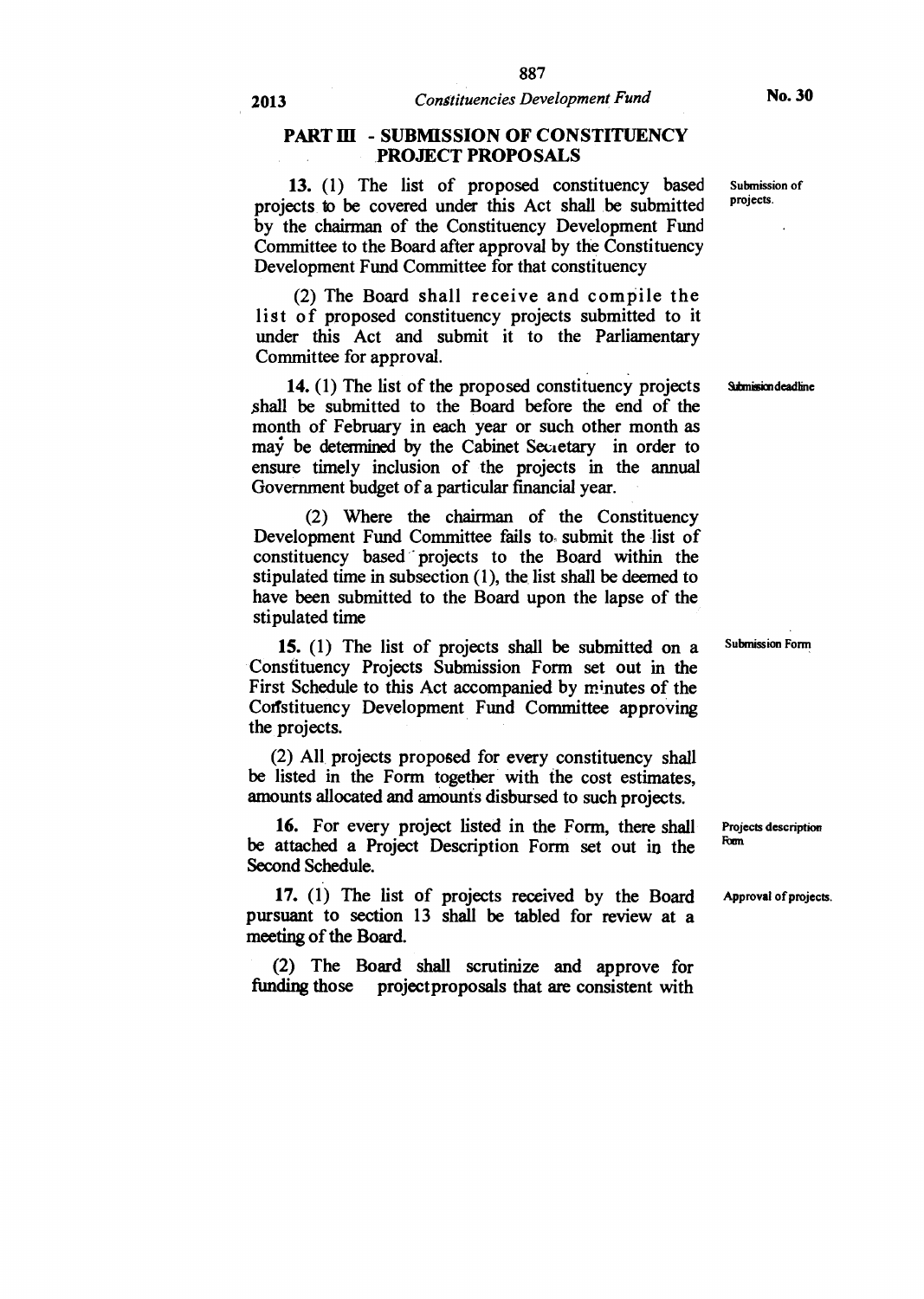(3) Where the Board does not approve a proposal submitted to it under this section, it shall refer the matter to the Constituencies Development Fund Committee giving reasons as to, why it has declined the proposal.

Discretion of **18.** The allocation of funds to various projects in Consuluency<br>Development Fund each constituency is the responsibility of the<br>Committee to be Constituency Development Fund Committee to be exercised at its own discretion within the provisions of this Act.

> 19. The projects listed for each constituency shall be numbered by the Board and the serial numbers of all projects in a constituency shall bear the number of the constituency as delineated by the Independent Electoral and Boundaries Commission in order to ensure that a project retains the same serial number every year until its completion.

> 20. (1) The budget ceiling, for each constituency shall be determined in accordance with the basis for allocating resources among counties approved by Parliament pursuant to Article 217 of the Constitution.

> (2) Further to subsection (1), the budget ceiling for each constituency shall be determined by the Cabinet Secretary in consultation with the Joint Committee and shall be submitted to Parliament for approval.

> (3)The Chair of a Committee of the National Assembly shall table in Parliament a schedule showing the ceiling for each constituency, which shall be determined in accordance with sub section (1).

Criteria for Projects. **21.(1)** The types of projects submitted for funding under this Act shall comply with the provisions of this Act.

> (2) It shall be the responsibility of the Constituency ,Development Fund Committee to ensure that the list of projects submitted for funding comply with the provisions of the Act and their total cost does not exceed the allowable ceiling for the particular constituency or is not below that ceiling.

> > (3) If the list of projects submitted for funding is in

Constituency<br>Development Fund

List to be serialized.

Basis for budget ceiling.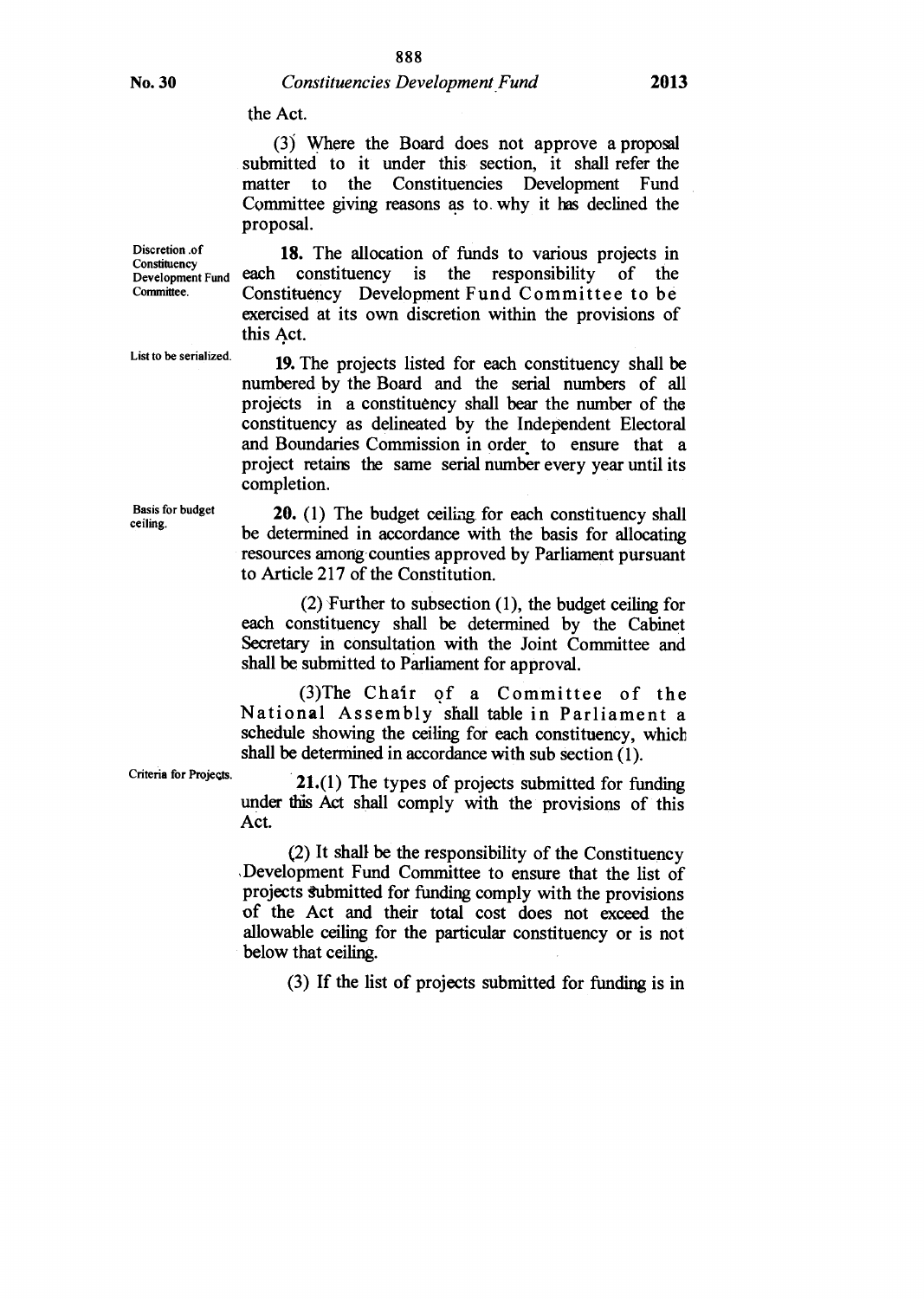**No. 30** 

**contravention of subsection (2) the same shall be referred back to the Constituency Development Fund Committee for amendment and re-submission.** 

**(4) Whenever the amount for projects in a constituency is less than the allowable ceiling for reasons of projects being deleted in accordance with sub-section (3), or for whatever reason, the shortfall shall be indicated as unallocated amount against that particular constituency on the list to be forwarded to the Cabinet Secretary.** 

#### **PART IV - TYPES OF PROJECTS**

**22.(1) Projects under this Act shall be community based in order to ensure that the prospective benefits are available to a widespread cross-section of the inhabitants of a particular area.** 

**(2) Any funding under this Act shall be for** <sup>a</sup> **complete project or a defined phase, of a project and may include the acquisition of land and buildings.** 

**(3) All projects shall be projects as defined under this Act and may include costs related to studies, planning and design or other technical input for the project but shall not include recurrent costs of a facility.** 

**(4) Funds provided under this Act shall not be used for the purpose of supporting political bodies or political activities or for supporting religious bodies or religious activities.** 

(5) Notwithstanding the provisions of subsection (4), the Constituency Development Fund Committee may **Constituency Development Fund Committee may identify a religious body or organization as an appropriate specialized agency for purposes of section 12 with regard to emergency support.** 

**(6) A Constituency Development Fund Committee office project shall be considered as a development project for purposes of the Act and may include appropriate furniture and equipment for the office.** 

(7) Notwithstanding the provisions<sup>*i*</sup> of subsection **(3), up to a maximum of six per centum of the total annual allocation br the constituency may be used for administration, recurrent expenses of vehicles, equipment**  **Projects to be community based.**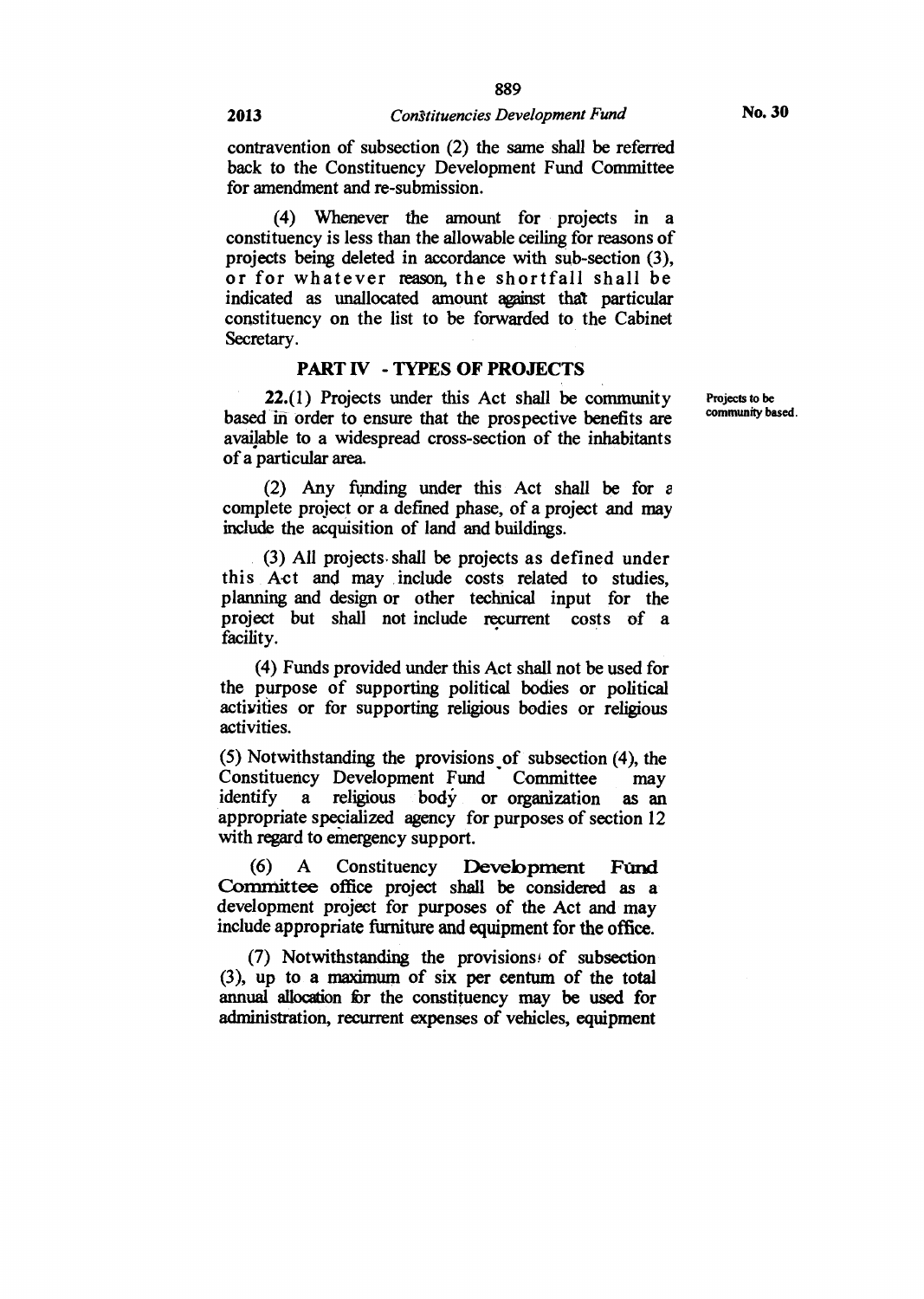### and machinery and such use shall be listed in the First Schedule as a project.

(8) Projects may include the acquisition of vehicles, machinery and other equipment for the constituency

(9) Sports activities shall be considered as development projects for purposes of this Act but shall 'exclude cash awards provided that the allocation to such activities does not exceed two per centum of the total allocation of the constituency in that financial year.

(10) Monitoring and evaluation of ongoing projects and capacity building of various operatives may be considered as a development project provided that not more than three per centum shall be allocated for this purpose.

(11) Environmental activities may be considered as development projects for purposes of this Act provided that the allocation to such activities does not exceed two per centum of the total allocation of the constituency in that financial year.

(12) Each of the projects shall be listed on the First Schedule including the emergency item under section 11 and, where applicable, the activities under subsections (6), (7), (8), (9), (10, and (11) of this section.

Number of projects 23. (1) The number of projects to be included in the Constituency Projects Submission Form specified in the First Schedule shall be a minimum of five and a maximum of twenty; five fot every constituency in each financial year.

> (2) Constituencies with unspent funds at the end of the financial year shall submit new proposals to the Board for approval in accordance with section 10(5) of this Act.

(3) Project activities of a similar nature in a particular constituency may be combined and considered as one project for purposes of subsection (1) provided that the sifb projects are listed in the Second Schedule.

(4) Constituencies may pool resources for joint projects provided that the decision for such joint projects shall first be approved by the Constituency Development Fund Committee of each **of** the participating constituencies and shall be reflected on the projects listed for each of the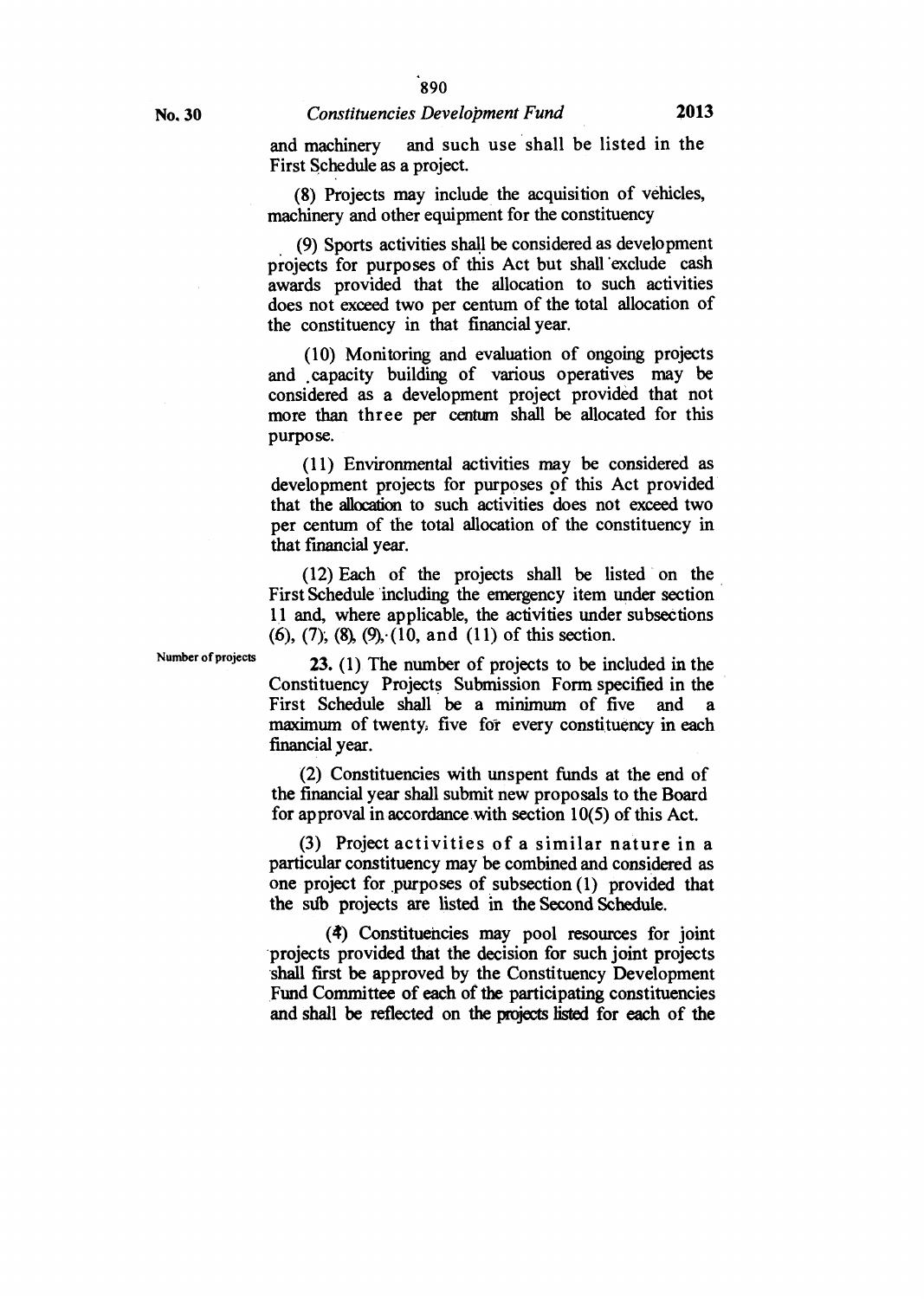**participating constituencies.** 

*(5)* **Where constituencies have joint projects, the County Projects Committee shall co-ordinate such projects.** 

**24.(1) There shall be a Constituency Development Fund Committee for every constituency.** 

**(2) Each Constituency Development Fund Committee shall comprise-** 

- **(a) the national government official at the constituency as may be designated by the Cabinet Secretary or an alternate;**
- **(b) three men nominated by the ward development committees and one of whom shall be a youth at the date of appointment;**
- **(c) three women nominated by the ward development committees and one of whom is a youth shall be a youth at the date of appointment;**
- **(d) one person with disability nominated by the ward development committees;**
- **(e) one person nominated from among the active Non-Governmental Organisations in the constituency;**
- **(1) an officer of the Board seconded to the Constituency Development Fund Committee by the Board who shall be ex-officio and shall serve as the secretary to the Constituency Development Fund Committee.**

**(3) The eight persons referred to in subsection (2) (b), (c), (d) and (e) shall be nominated through the following procedure-** 

**(a) within forty-five days of being sworn in,** 

**each Member of Parliament for a particular** 

**constituency shall convene open public** 

**meetings of registered voters in each of the** 

**elective wards in the constituency;** 

**Composition of the Constituency Development Fund Committee**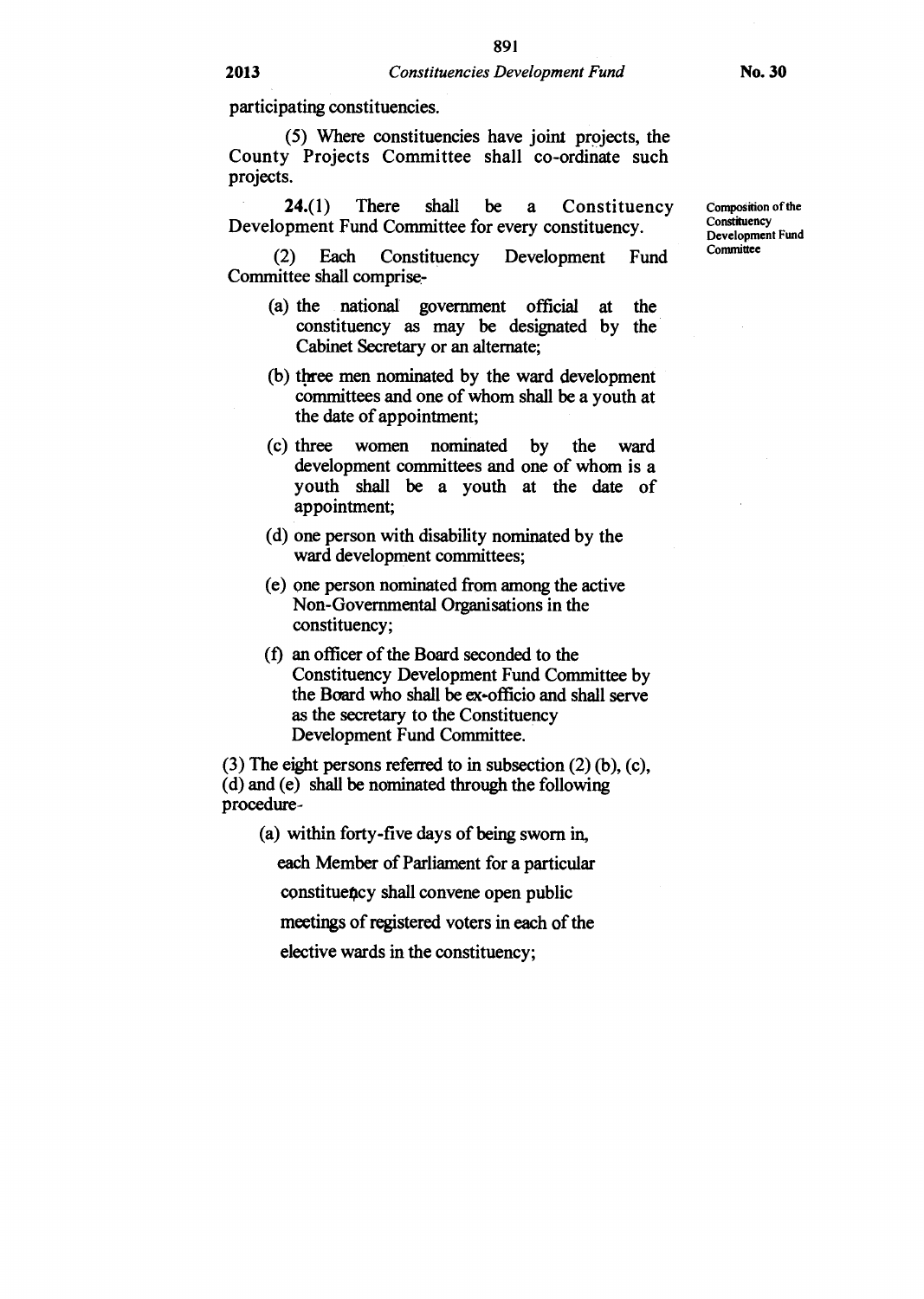- (b) each ward shall then elect five persons whose names shall be forwarded to the officer of the Board in the constituency;
- (c) upon receiving the names from all the wards in the constituency, the Member of Parliament in consultation with the officer of the Board and the sub county administrator for the constituency, shall appoint eight persons to the Board, taking into account the geographical diversity within the constituency, communal, religious, social and cultural interests in the constituency and the requirements of gender, youth and
	- representation of persons with disabilities;
- (d) the eight persons appointed under:

subparagraph (c) shall elect from among themselves one person to be the, chairperson of the Constituencies Development Rund Committee for the constituency;

(e) upon conclusion of the election of the

- chairperson in the manner stipulated in paragraph (d), the officer of the Board shall forward the names of the ten members of the Constituencies Development Fund Committee to the chief executive officer of the Board for onward transmission to the Cabinet Secretary for gazettement;
	- (f) The Member of Parliament for the constituency shall be an ex-officio member of the Committee.

(4) The Cabinet Secretary shall cause the names of persons appointed as members of the Constituencies Development Fund Committee, pursuant to sub-section (2) to be published in the Kenya Gazette.

(5) The first meeting of the Constituency Development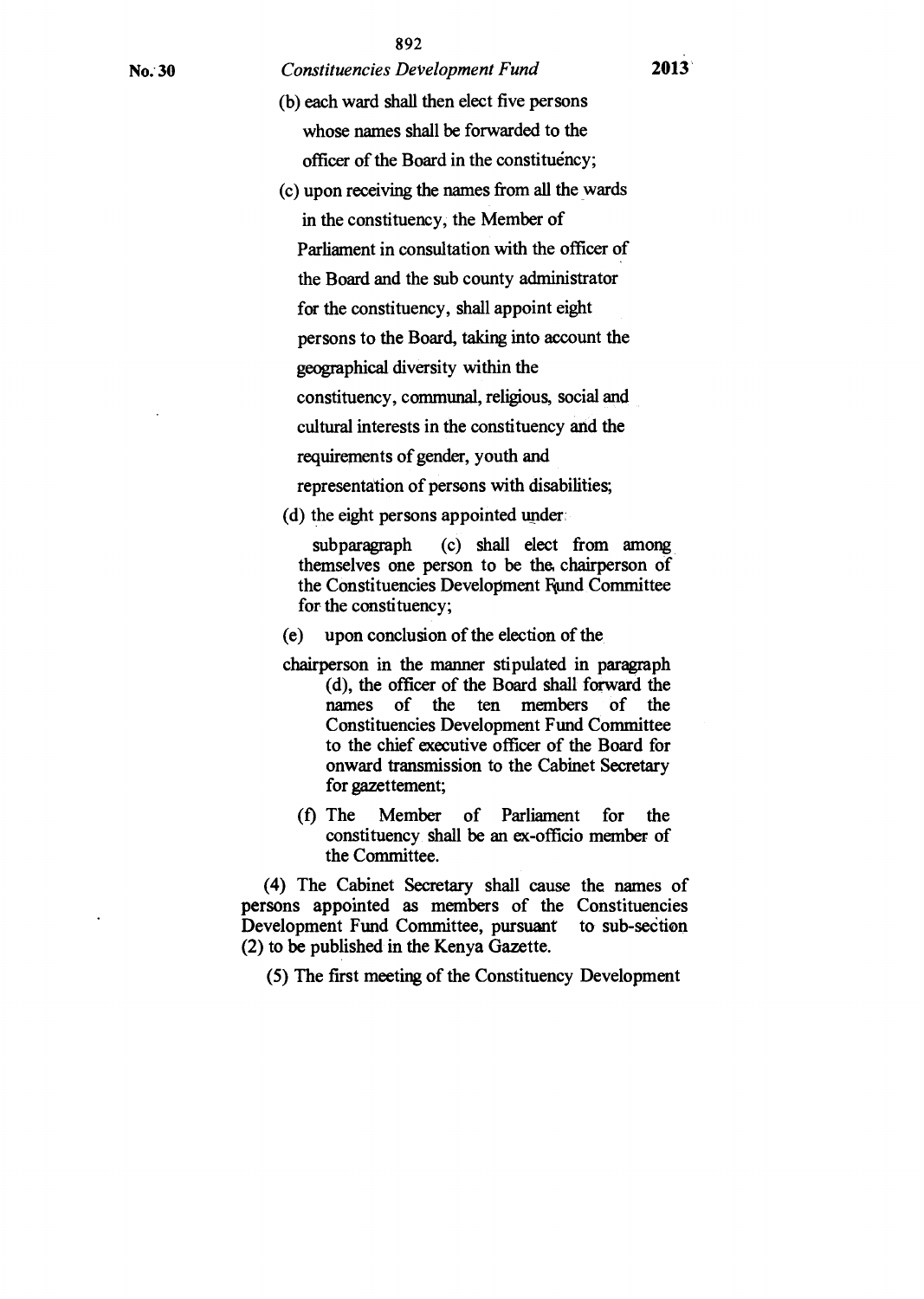### 893 **2013** *Constituencies Development Fund*

Fund Committee shall be convened within the first sixty days of a new Parliament or a by-election, by the national government official at the constituency or in his or her absence, by an officer of the Board seconded to the constituency, on such day as may be designated by the Cabinet Secretary.

(6) The Chairperson of the Constituency Development Fund Committee in consultation with the Member of Parliament for the Constituency, the subcounty administrator for the Constituency, and the ward administrator for every ward shall, within the first year of a new parliament and at least once every two years thereafter, convene open forum public meetings at in every ward in the constituency to deliberate on development matters in the ward and the constituency.

(7) Each ward shall come up with a list of priority projects to be submitted to the Constituency Development Fund Committee

(8) The quorum of the Constituency Development Committees shall be one half of the total membership.

(9) The term of office of the members of the Constituency Development Fund committee shall be three years irrespective of a parliamentary term but shall be renewable and shall come to an end upon the appointment of a new Constituency Development Fund Committee in a manner provided in this Act.

# •

(10) The Fund account manager seconded by the Board to the constituency shall be the custodian of all records and equipment of the constituency during the term of parliament and during transitions occasioned by general elections or a by-election.

(11) Whenever a vacancy occurs in the Constituency Development Fund Committee by reason of resignation, incapacitation or demise of a member then the vacancy shall be filled from the same category of persons where the vacancy has occurred.

(12) The Constituency Development Fund Committee shall meet at least six times in a year and not more than twenty four times in every financial year including sub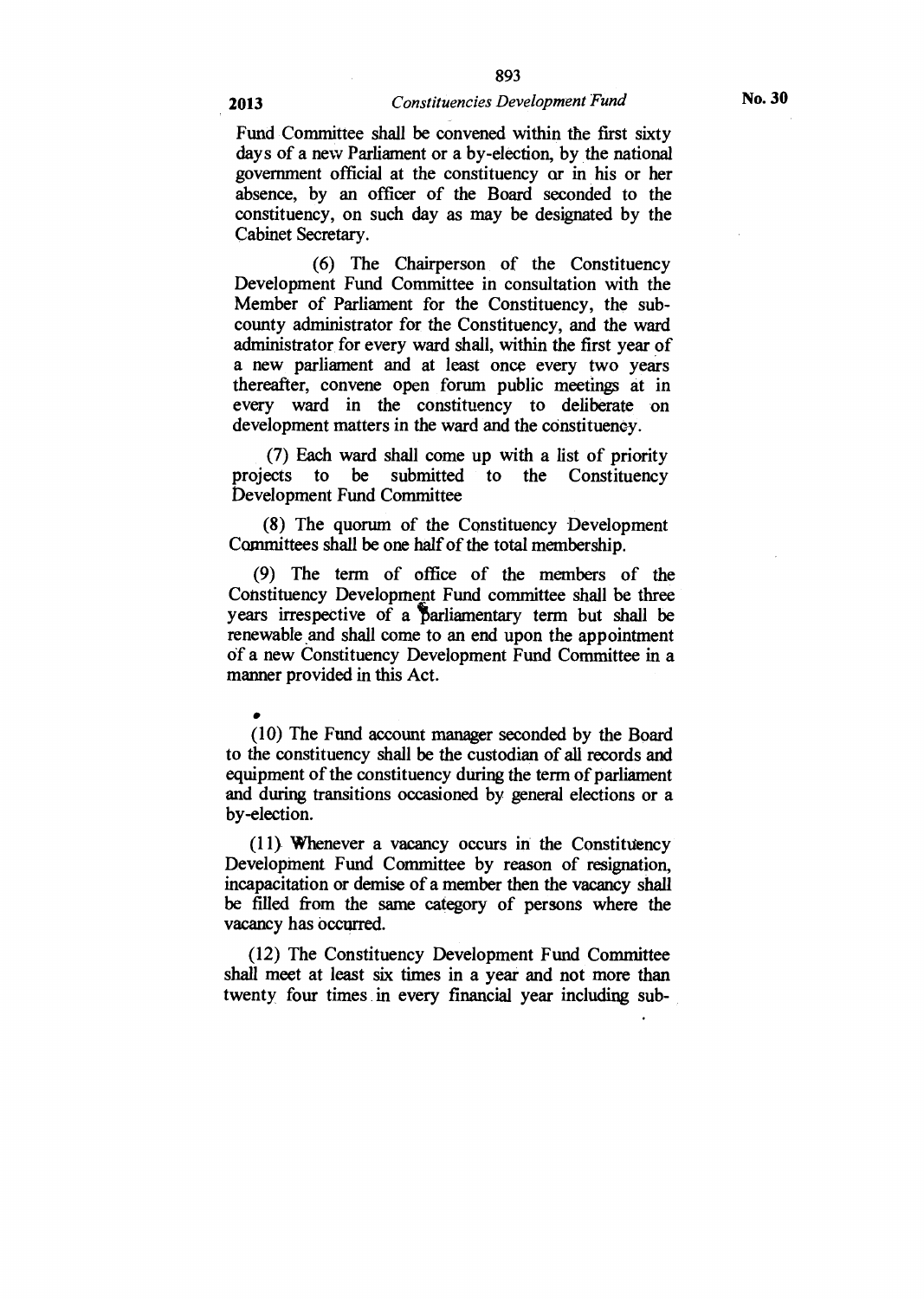committee meetings

(13) The Constituency Development Fund Committee shall, at its discretion, determine the quantum of installments to various projects in the constituency, taking into account the disbursement received and the requirement of different projects.

(14) A member of the committee may be removed on any one or more of the following grounds-

(a) lack of integrity;

- (b) gross misconduct;
- (c) embezzlement of public funds;
- (d) bringing the image of the committee into disrepute through unbecoming personal public conduct;
- (e) promoting unethical practices;

(f) causing disharmony within the committee;

(g) physical or mental infirmity.

(15) A decision to remove a member under subsection (14) shall be made through a resolution of at least five members of the Committee and the member sought to be removed shall be given a fair hearing before the resolution is made.

(16) A vacancy arising as a result of the removal of a member under subsection (14) shall be filled in the manner set out in subsection (11) and minutes of the meeting shall indicate the fact of the removal or appointment of a member.

(17) The committee may employ staff, not exceeding five in number, and such staff shall have knowledge in information and communications technology, construction and basic accounting.

(18) Staff employed under subsection (17) shall help in project monitoring evaluation, co-ordination and proper keeping of records and such staff shall be remunerated from the funds allocated for administration and recurrent expenses.

**Cost estimates to be realistic.** 

**25.** (1) The Constituency Development Fund, Committee may make appropriate consultations with the relevant Government departments is done to ensure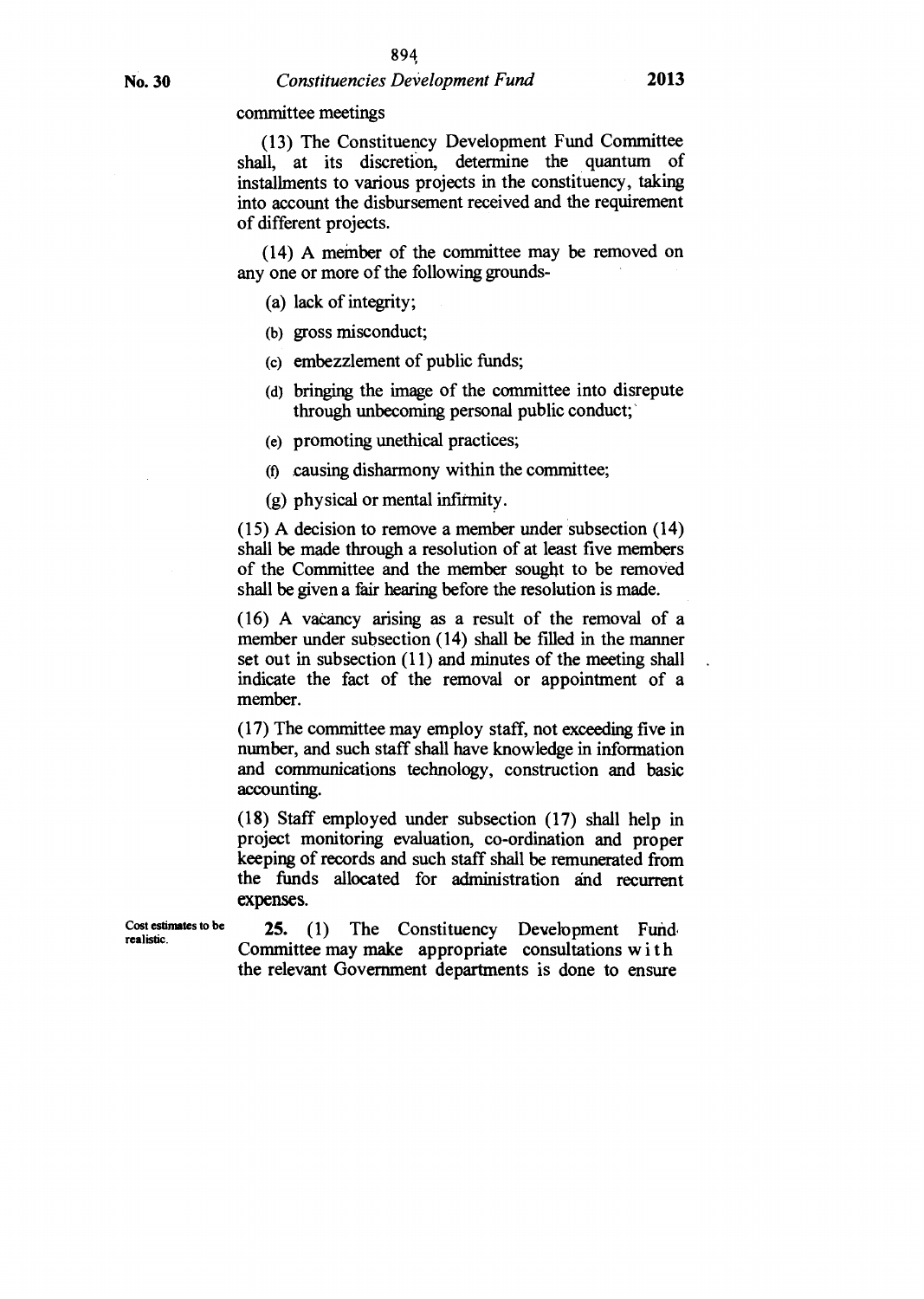that cost estimates for the projects are as realistic as possible.

(2) The Constituency Development Fund Committee shall rank the projects in order of priority and whenever, in the opinion of the Board, the total cost of the projects listed exceed the ceiling for a particular constituency, then the order in which they are listed shall be taken as the order of priority for purposes of allocation of funds, provided that on-going projects shall take precedence over all other projects.

**26.** (1) A project or any part thereof which involve Personal awards to neglect the curve of a personal avards to personal awards to any person in cash or in kind, shall be excluded from the list of projects submitted in accordance with section 13 of the Act.

(2) Notwithstanding the provisions of subsection (1), an education bursary scheme, mocks and continuous assessment tests shall be considered as a development project for purposes of the Act provided that such a project shall not be allocated more than twenty five per centum (25%) of the total finds allocated for the constituency in any financial year.

27. For the purposes of this Act, the Board Counter-part funding<br>onsider part funding of a project financed from to be permitted. may consider part funding of a project financed from sources other than the Fund so long as the other<br>financiers or donors of that project have no of that project have no objection and provided that the part funding for the project availed pursuant to this Act shall go to a defined unit or any part thereof or phase of the project in order to ensure that the particular portion defined in the allocation is completed with the funds allocated under this Act.

#### **PART V — NATIONAL ASSEMBLY COMMITTEE ON CONSTITUENCY DEVELOPMENT FUND**

28. (1) The National Assembly shall, in accordance Establishment of the consisting of a chairperson and not more than ten other with its Standing Orders, establish a Select Committee National Assembly members of the National Assembly.

(2) In determining the membership of the National Assembly Select Committee, the National Assembly shall ensure proportionate representation of the

National Assembly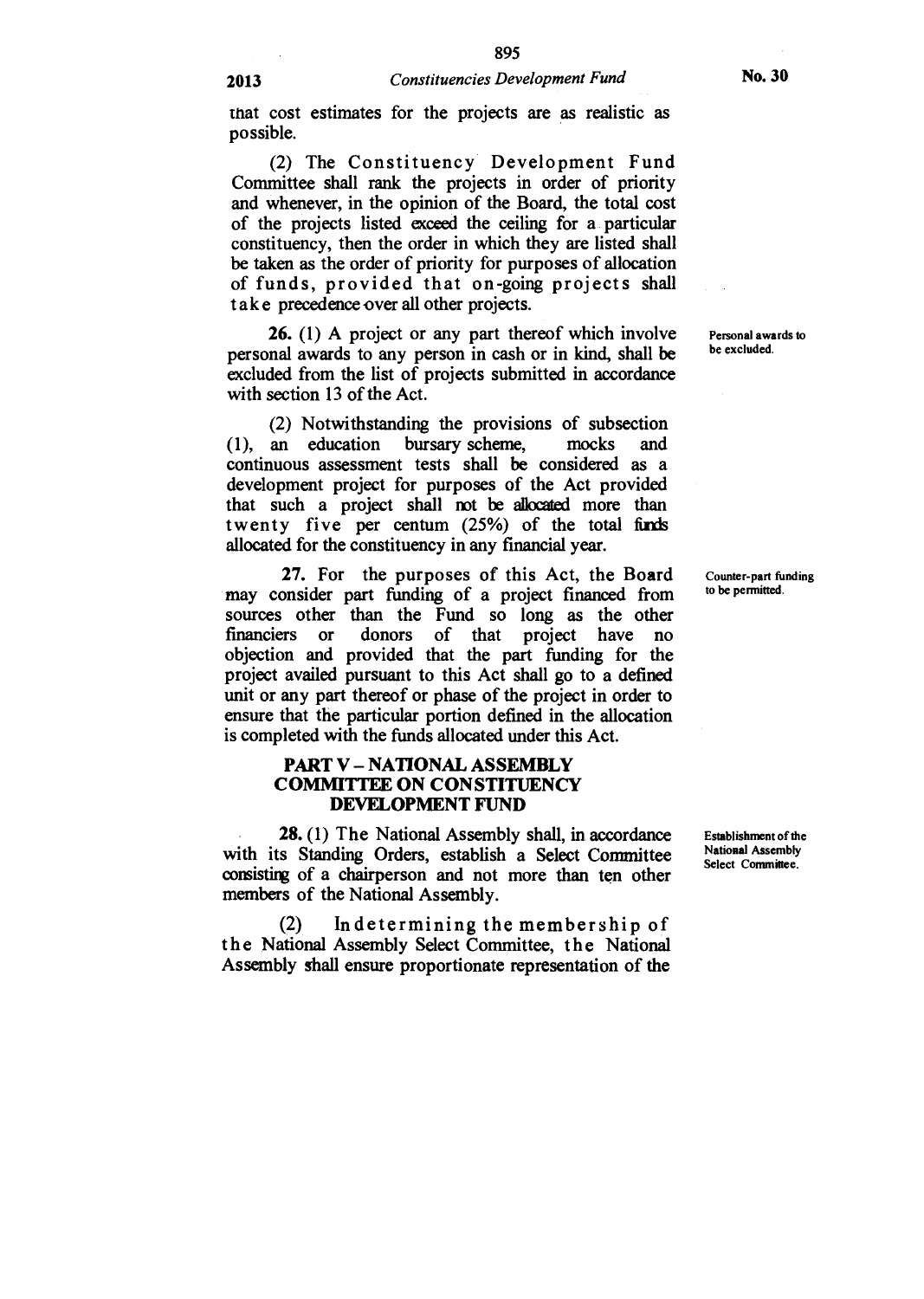Parliamentary Political Parties.

(3) The term of office of the members of the National Assembly Select Committee shall be three years renewable or upon the appointment of a new committee in a manner provided for in this Act, whichever comes earlier.

(4) The procedures and rules for the operations of the National Assembly Committee shall be governed by the Standing Orders of the National Assembly.

(5) The functions of the National Assembly Select Committee shall be —

- (a) to consider and recommend to the National Assembly any matter<br>requiring action by the action by National Assembly pursuant to the provisions of this Act;
- (b) to oversee the implementation of this Act and in this respect, shall after every two years submit a report to the National Assembly and where necessary, propose<br>any amendments to this Act, in amendments to this Act, in particulat, with respect to the quantum of funds repayable into the Fund in accordance with section 4 of the Act;
- (c) to oversee the policy framework and legislative matters that may arise in relation to the Fund;
- (d) to continually review the framework set out for the efficient delivery of development programmes financed through the Fund;
- (e) to consider and report to Parliament with recommendations, names of persons required to be approved by Parliament under this Act; and
- (f) to carry out any other functions relevant to the work of the Fund.

(6) The Committee may make reports other than the statutory report stated in sub section 5(b) to appraise the National Assembly on various matters relating to the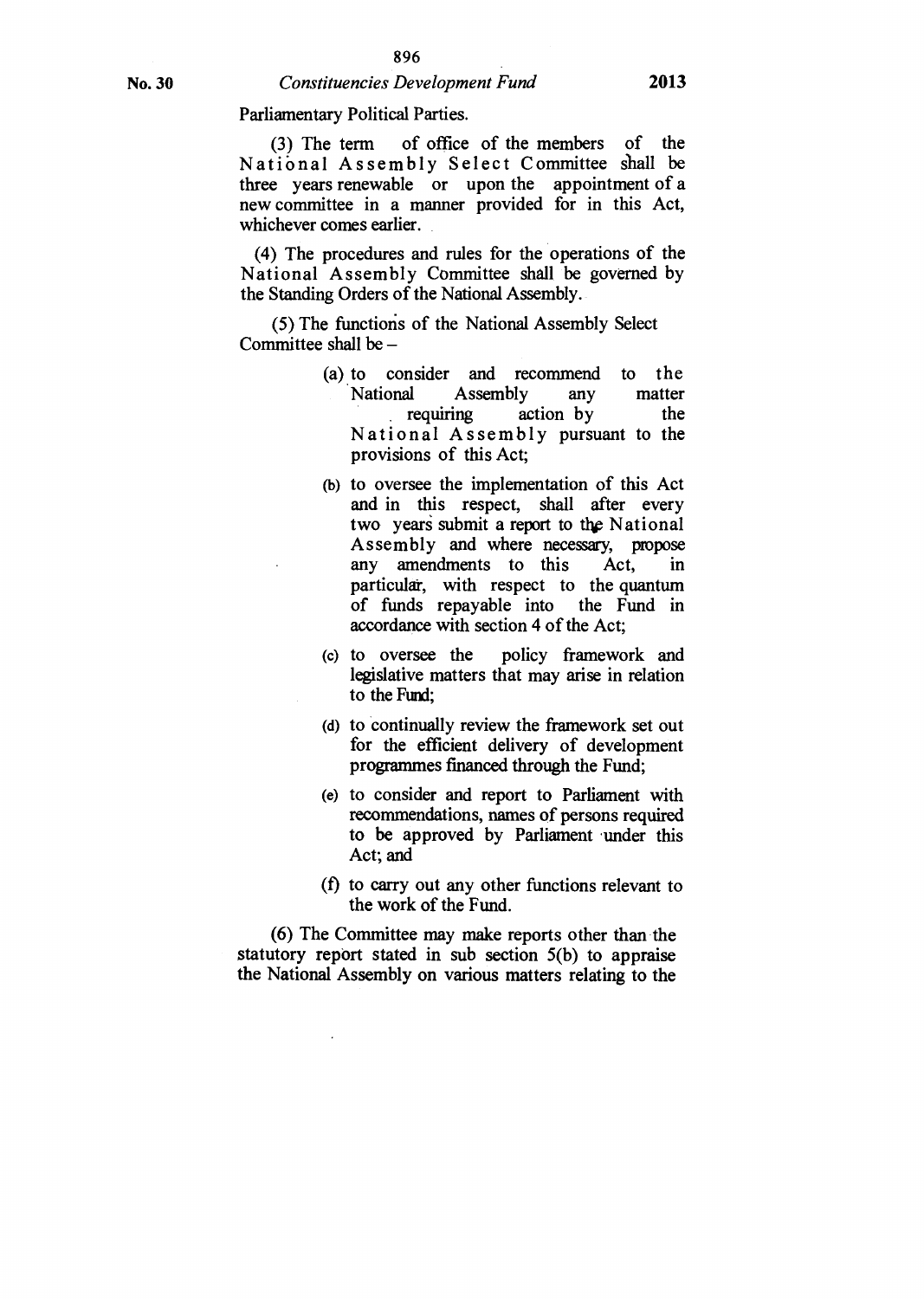**Fund and to seek various approvals as required by the Act** 

**29.** The Board shall, on a monthly basis, submit a *pluarterly reports on* report to the National Assembly Select Committee **detailing-** 

- **(a) a summary of the project proposals received from the constituencies in the preceding month and indicating the approval status of such projects;**
- **(b) a summary of the status of disbursements of funds to the constituencies for that preceding month**
- **(c) a summary of the status of disbursements from the Treasury to the National Account; and**
- **(d) any restriction imposed on a constituency account in accordance 'with the Act.**

**30. The Board shall ensure that the list of projects forwarded to it by each constituency is, upon approval, funded in accordance with the Act.** 

#### **PART VI — IMPLEMENTATION OF PROJECTS.**

**31.(1) Projects under this Act shall be implemented by the project management committee in each case, with the assistance of the relevant department of Government and all payments through cheques or otherwise shall be processed and effected in . accordance with government regulations for the time being in force.** 

**(2) Where a project in a constituency involves the purchase of equipment, such equipment shall remain for the exclusive use of that constituency.** 

**(3) The Constituency Development Fund Committee and the Board shall be responsible for monitoring the implementation of projects and may designate a subcommittee, a ward committee or a project committee, the functions of monitoring an on-going projects and shall**  submit a report on the ongoing projects to the ward **administrator and sub-county administrator, and the County Projects Committee.** 

**rojects and** 

**rojects.** 

**Project Management Committee to implement.**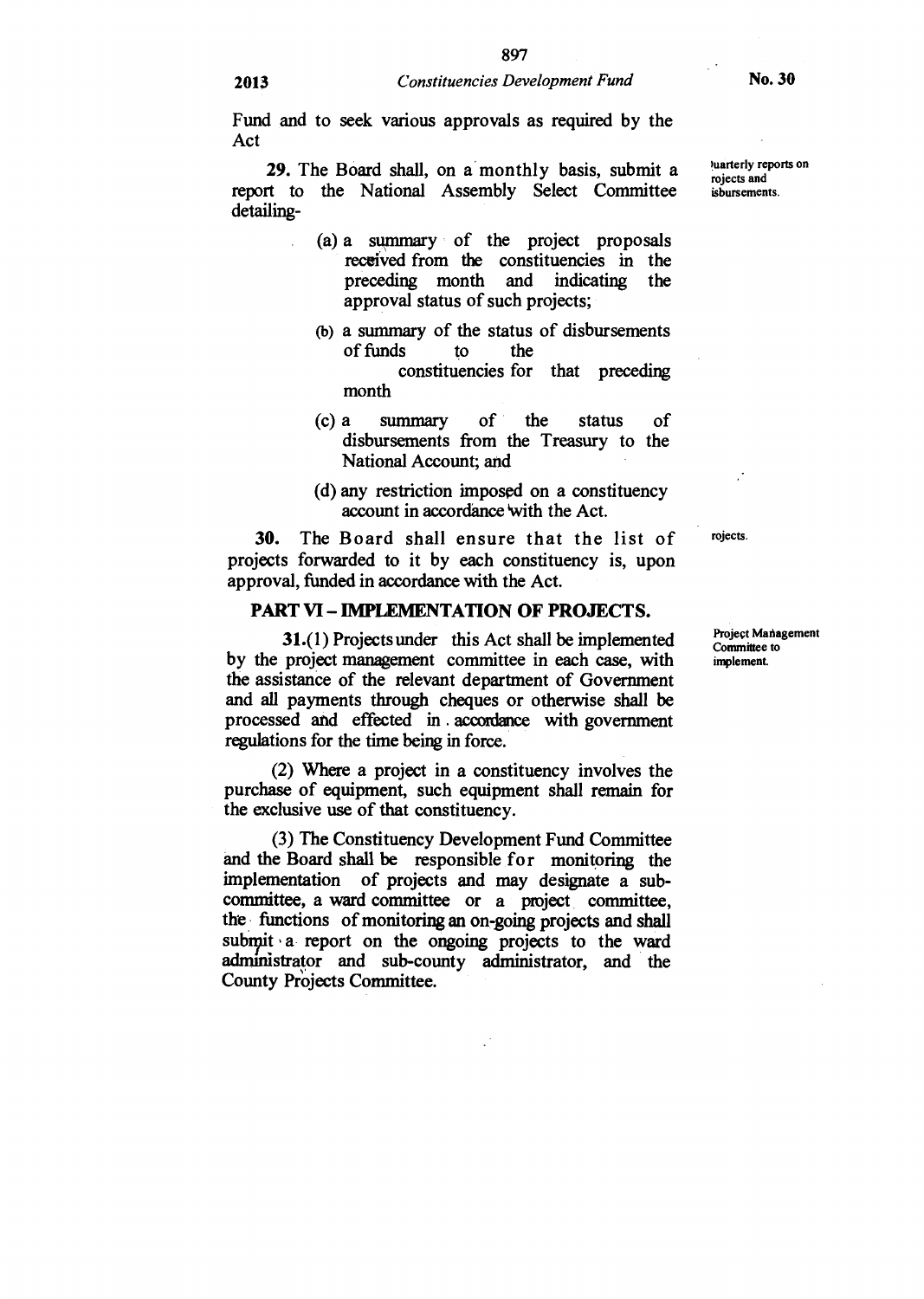(4) All fixed and movable assets, including equipment bought under this Act for use by the Constituency Development Fund Committee shall be the property of the Board to be insured in the name of the Board.

(5) No asset or equipment acquired under this section shall be disposed of without the prior approval of the Board.

(6) Any proceeds that may accrue from t h e disposal of any asset acquired pursuant to subsection (5) shall be credited to the account of the .constituency from whose funds the asset was acquired and such funds ,shall be reflected and declared as part of the following years constituency fund for that constituency.

32. (1) All works and services relating to projects under this Act shall be procured in accordance with the provisions of the Public Procurement and Disposals Act 2005.

Record of receipts and disbursement

Procurement of ervices and Works

> 33.The officer of the Board in every constituency shall compile and maintain a record showing all receipts, disbursements and actual expenditures on a monthly basis in respect of every project and sub-project under this Act and shall-

> > (a) table such record at a meeting of the Constituency Development Fund Committee in every month ; and

(b) submit a summary of the record for the year to the Constituency Development Fund Committee not later than thirty days after the end of every financial year.

34. All funds received under this Act shall be audited and reported upon by the Auditor- General.

Community Initiatives  $\begin{array}{c} 35. \ (1) \ \text{Projects initiated by a community shall be} \\ \text{display} \end{array}$ projects shall be submitted with the other projects in conformity with the requirements of this Act.

> (2) Pursuant to subsection (1), a community shall, maintain an elected committee to represent the interests

Audit.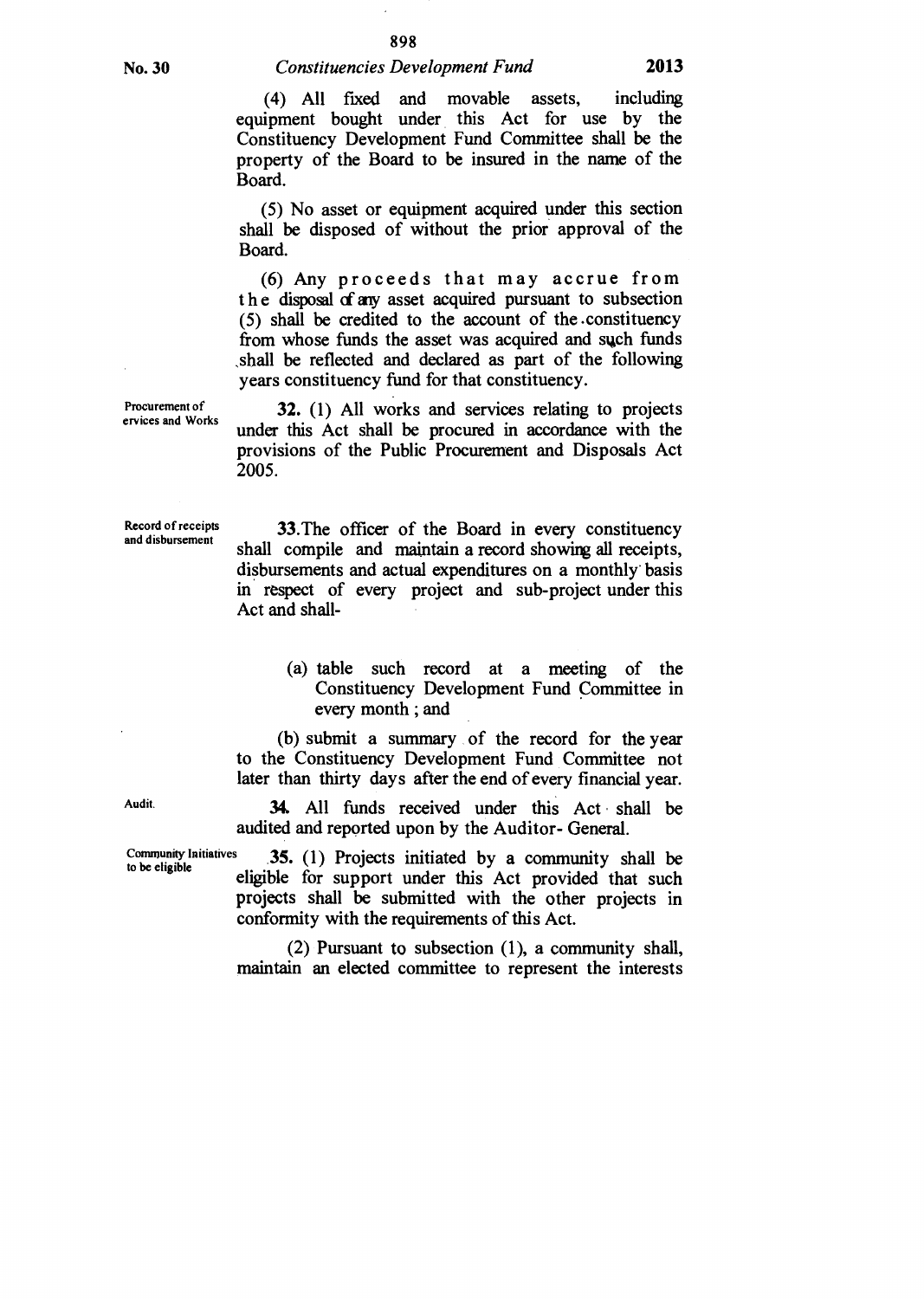**of that community during and after the implementation of the project and such a committee shall conform with the requirements of this Act.** 

#### **PART VII - COUNTY PROJECTS COMMITTEE**

**36.** (1) There shall be established, for every county a **committee to be known as County Projects Committee whose main function shall be to coordinate the implementation of projects financed through the Fund.** 

**(2) The County Projects Committee may, in the discharge of its functions under this Act, make official or impromptu visits to projects at such times, as it may deem appropriate.** 

**37. (1) The members of the County Projects Committee shall be —** 

- **(a) the Senator, the Members of Parliament from the County, the county women representative and the Governor;**
- **(b) the 'national government official at the county;**
- **(c) the Chairpersons of the Constituencies Development Fund Committees in that county**
- **(d) the officer in charge of the county treasury;**
- **(e) the officer in charge of county planning;**
- **(f) an officer of the Board seconded to the County Projects Committee by the Board who shall be ex-officio and shall serve as the Secretary to the County Projects Committee.**

**(2) All county departmental heads in a county**  under whose docket the various projects fall may attend **County Projects Committee meetings as ex-officio members, at the invitation of the County Projects Committee.** 

**(3) The County Projects Committee shall elect a**  chairperson from amongst the members of the Committee **who shall serve for a term of three years or subject to**  regulations under this Act.

**(4) The quorum for any meeting of the County** 

**Establishment**   $\Delta$ **County Project Committee.** 

**Mefithership.**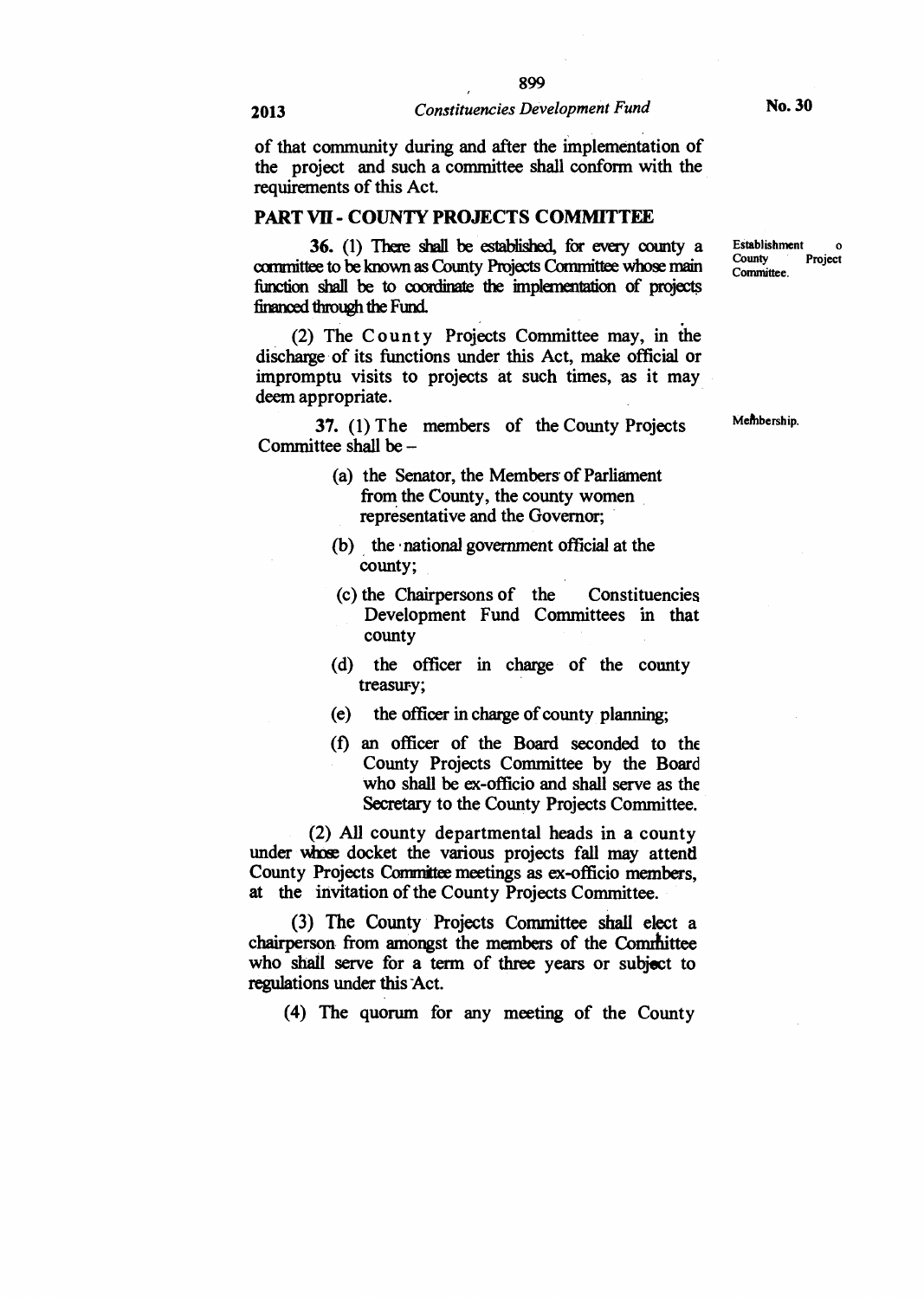**Projects Committee shall be one half of the members and for the. purposes of this section immediate past members shall remain members of the County Projects Committee until a rEw County Projects Committee is convened pursuant to the provisions of subsection (7)** 

**(5) Meetings of the County Projects Committee shall be held at the county headquarters at least two (2) times in a year and not more than four times in every financial year including sub-committee meetings.** 

**(6) All County Project Committees existing prior to a parliamentary election shall continue in office until a new County Projects committee is constituted as in accordance with sub section (1).** 

**(7) The new County Projects Committees shall be constituted within sixty days of a new Parliament being inaugurated.** 

**(8) The Board shall allocate funds to County Projects 2ommittee for administration purposes.** 

**Tabling of proposals** 

**38. The Chairperson of the Constituency Development Fund Committee for each constituency shall table a list of the projects for that constituency at** *e*  **meeting of the County Projects Committee convened for that purpose and the said list shall also be submitted to the County Assembly in order to align the said projects with the County's Development Plans and Policies.** 

**39. The County Projects Committee shall ensure that no duplication of projects occur particularly**  where it is prudent to combine efforts on projects **designed to benefit a large section or sector of** *<sup>s</sup>* **community traversing several constituencies in a County.** 

**40.** (1) The County Projects Committee shall, at the Counties to prepare beginning of every financial year, prepare and **List County Projects**<br> **Committee to prepare beginning** of every financial year of every strip of every of the various **Constituency Development Fund Committees in that county a list of other government allocations for various projects in the County.** 

> **(2) Despite subsection (1), the existence of anothei**  allocation by government to a project in the constituency **shall not be used as a reason to deny either approval or fimding of any project consistent with this Act.**

**Duplication of projects to be avoided.**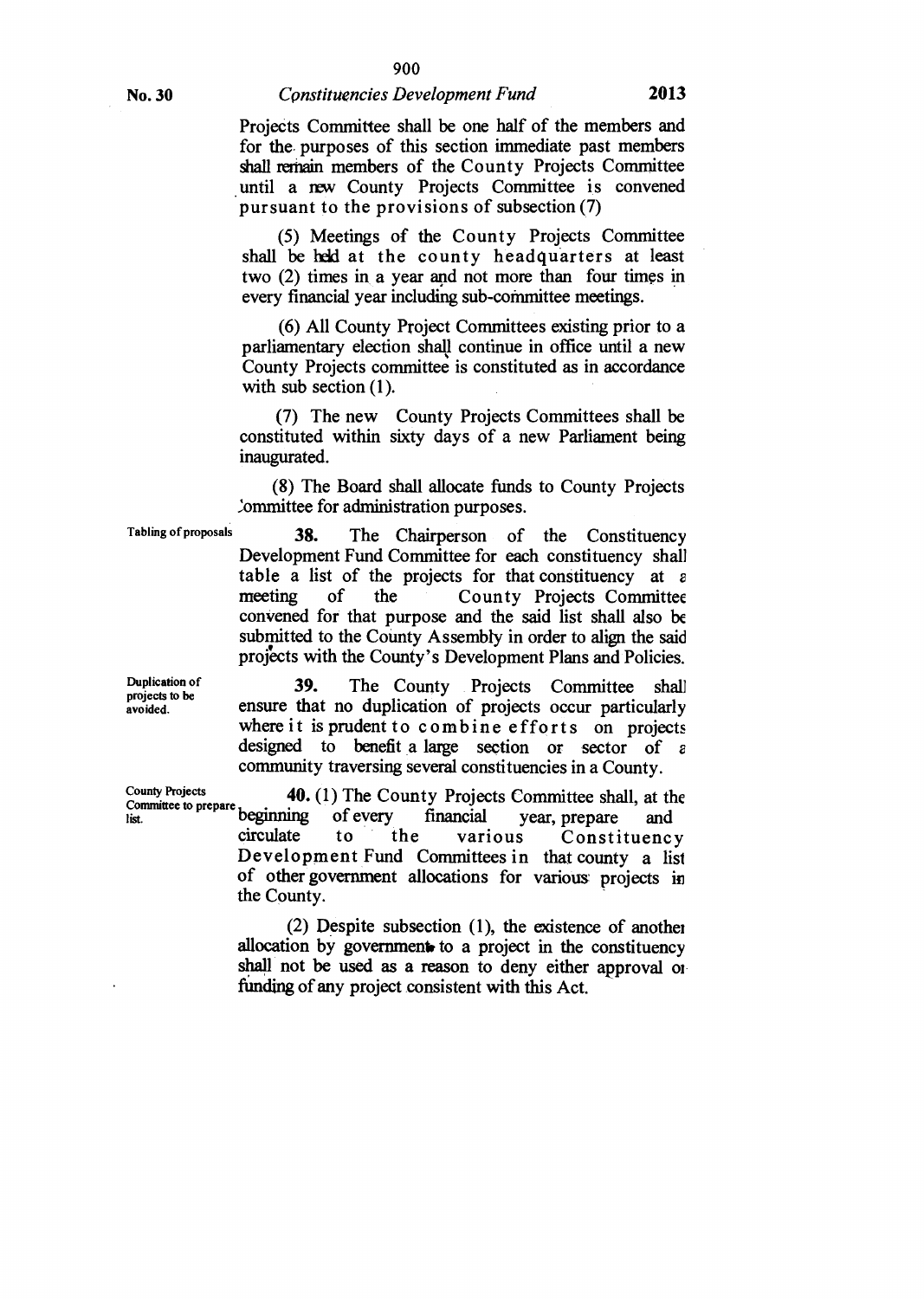(3) The existence of another allocation by Governmen to a different project in the county shall not be used as  $\varepsilon$ . reason to deny either approval or funding of any project consistent with this Act.

#### **PART VIII - FINANCE AND ADMINISTRATION**

**41.** (1) The Board shall appoint such officers and other staff as are necessary for the proper management of the Fund and discharge of its functions under this Act, upon such terms and conditions of service as it may determine.

(2) The principal management structure of the Board shall be established or varied by the Board with the approval of the Cabinet Secretary

42. (1) For the purpose of disbursement of funds under this Act there shall be opened and maintained a constituency account for every constituency a t any commercial bank, approved by the Cabinet Secretary into which all funds shall be kept and such an account shall be known by the name of the constituency for which it is opened and each constituency shall maintain only one account.

(2) The bank account opened pursuant to subsection (1), shall be separate from that of the County Treasury.

(3) At least three signatories shall be **required** for every cheque or instrument for actual payment or withdrawal of funds from a constituency account and the signing instructions shall be such that there shall be at least one signature of an officer seconded by the Board and at least two signatures of two members of the Constituency Development Fund Committee.

(4) The Fund account manager shall hold the authority to, incur expenditure of the funds at the constituency account.

(5) Funds from the constituency account shall only be withdrawn as disbursements for a particular project in accordance with the provisions of section 9 of the Act.

(6) Every payment or instruction for payment out of the ccnstituency fund account shall be strictly on the basis of a minuted resolution of the Constituency Development

Staff of the Board

Constituency account.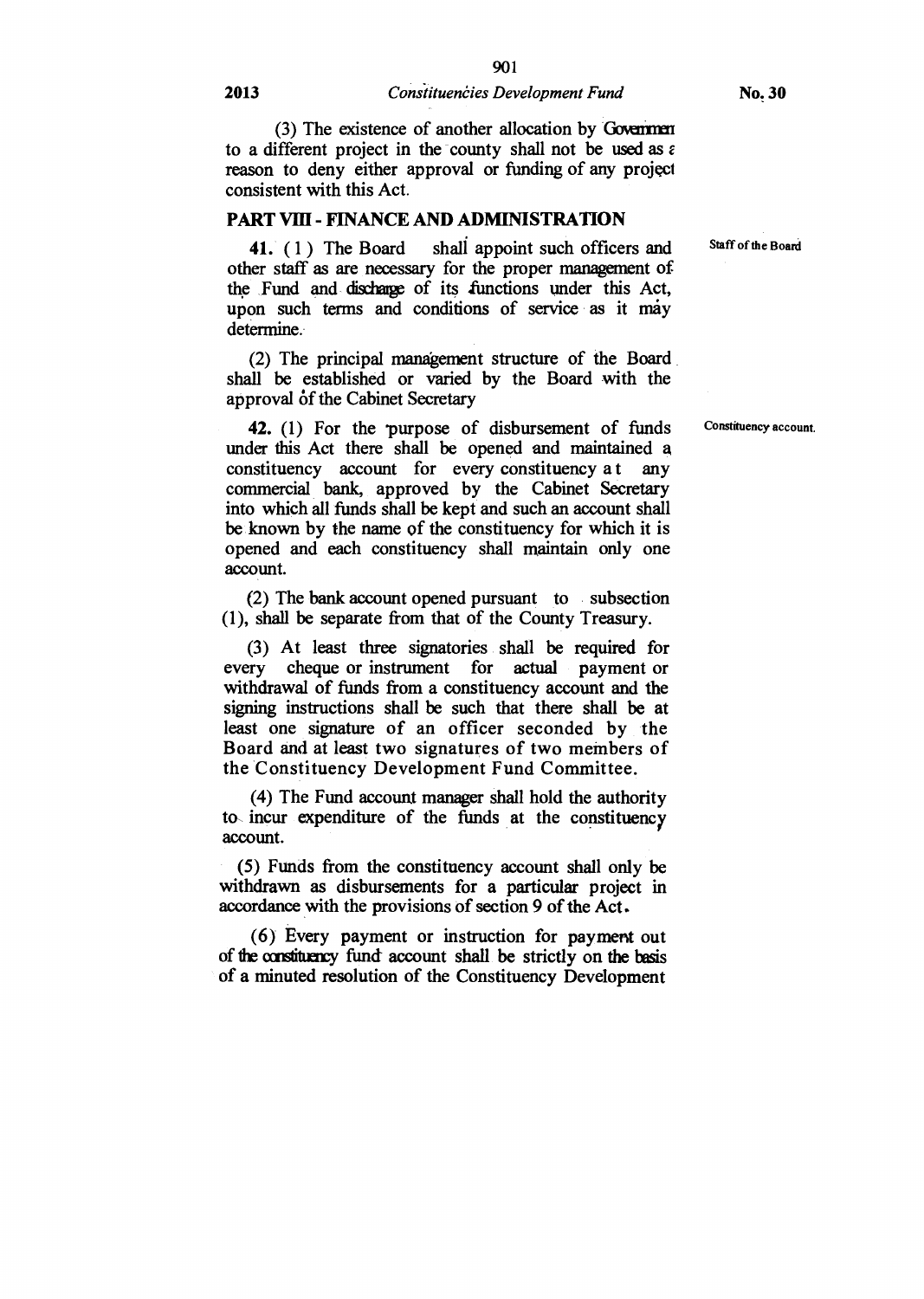#### Fund Committee.

(7) All receipts, savings and accruals to the constituency account and the balances thereof at the end of each financial year shall be returned to the Board Fund Account.

(8) All unutilized funds shall remain in the constituency account and no investment elsewhere shall be permitted, provided that funds meant for a project that is cancelled or discontinued shall be returned to the Fund Account in accordance with section 10 of this Act.

(9) All unutilized funds of the Project Management Committee shall be returned to the constituency account

(10) Any accruing revenues, interest and liabilities from any constituency account shall be declared to the Board together with the annual returns.

**Bank account of the 43.** (1) A bank account of the Fund shall be **Fund** opened and maintained at the Central Bank of Kenya.

(2) The signatories to the account of the Fund maintained in accordance with subsection (1), shall be the Chief Executive Officer and three other persons appointed by the Board from amongst its members.

(3) The signing instructions shall be such that the signature of the Chief Executive Officer shall be mandatory on **all** payment cheques and / or instruments intended for actual release of money from the fund, plus any two of the other three signatories.

**k e p t d is b u**

**Record of 44.** (1) An accurate record of all disbursements made for projects to every constituency shall be kept and updated every month by the Board.

> (2) The disbursement of funds to the constituency fund account shall be effected at the beginning of the first quarter of each financial year with an initial arrount equivalent to twenty-five per centum of the annual allocation for the constituency and thereaftet the constituency fund account shall be replenished in three equal installments at the beginning of the second, third and fourth quarters of the financial year.

> (3) The Chairperson of the Board shall submit an annual report on the activities, operations and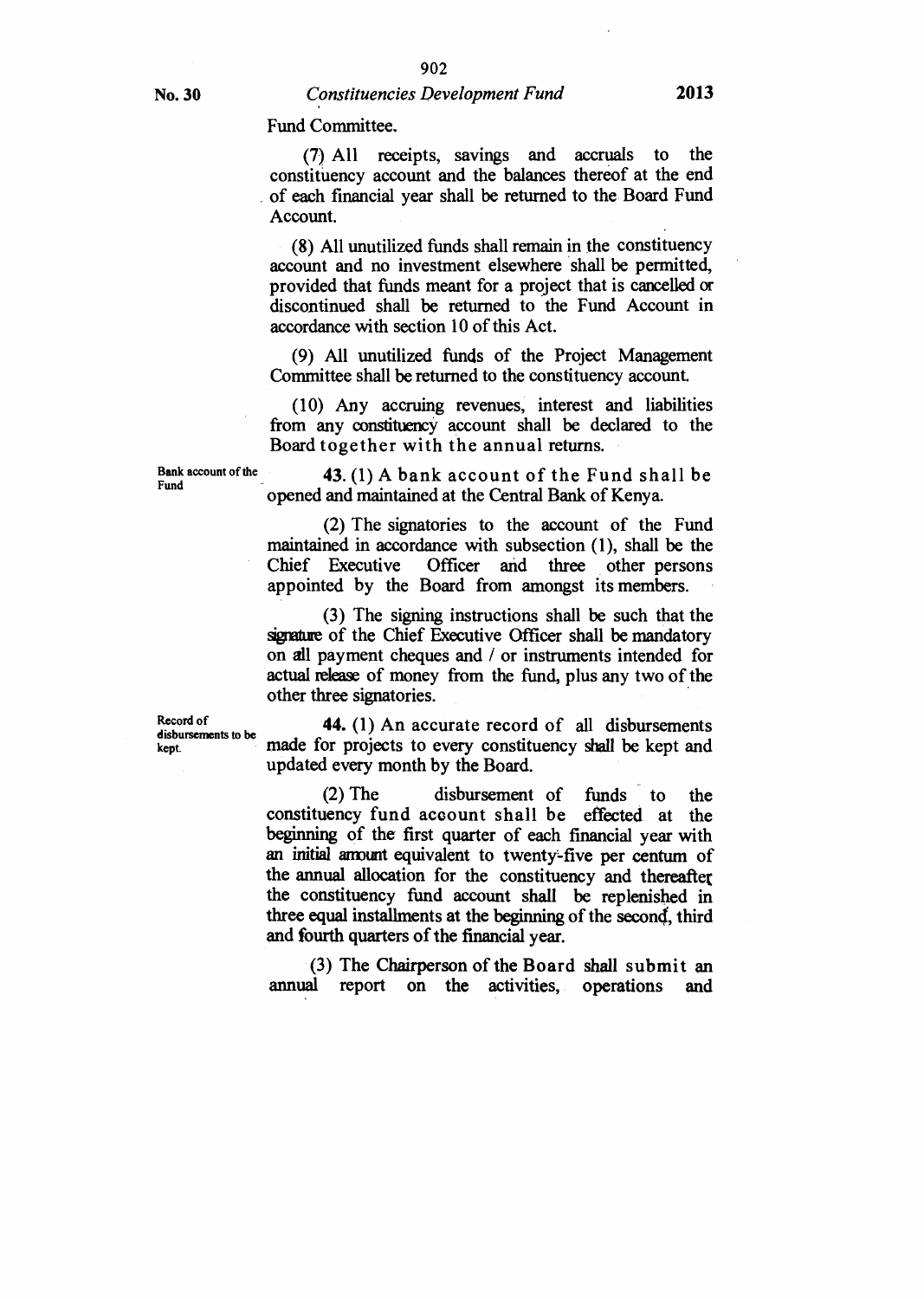expenditure under the Act.

(4) At the end of every financial year the Board shall submit separate accounts of the constituencies and the Board to the Auditor General.

#### **PART IX - MISCELLANEOUS PROVISIONS**

**45.** (1) The expenditure for running the Board and related purposes shall be set aside at the beginning of the financial year and not more than five per centum of the total allocation to the Fund in the financial year may be used for this purpose, the annual budget of which shall be approved by the Cabinet Secretary.

( 2 ) The personal emoluments of Government officers working or involved in the management of the Fund shall be provided for under the recurrent expenditure of Government but any other emoluments or payments to such officers from the Fund shall be determined by the Cabinet Secretary.

(3) Sitting allowances for the members of the County Projects Committee shall be paid out of the funds set aside for the Board under subsection (1) and the sitting allowances for the Constituency Development Fund committee shall be paid out from funds set aside in section 22 (7).

(4) The accounts of each constituency and secretariat of the Board shall be audited and reported upon in accordance with the Public Audit Act, 2003 and the Public Finance Management Act, 2012.

**46.** (1) The Cabinet Secretary may make Cabinet Secretary to one for the smooth running of the Eurol and such make regulations regulations for the smooth running of the Fund and such regulations shall be approved by the National Assembly before implementation.

(2) The Cabinet Secretary may amend any of<br>the Schedules through a notice in the Gazette. notice in the Gazette, provided that such amendments shall first be<br>approved by the National Assembly before Assembly implementation.

47. (1) The provisions of this Act shall be complimentary  $\frac{1}{2}$  Provisions in the Act  $\alpha$  are complimentary. to any other development efforts by the national government, the county governments or any other agency and nothing in this Act shall be taken or interpreted to

Finances of the Board.

No.12 of 2003 No.18 of 2012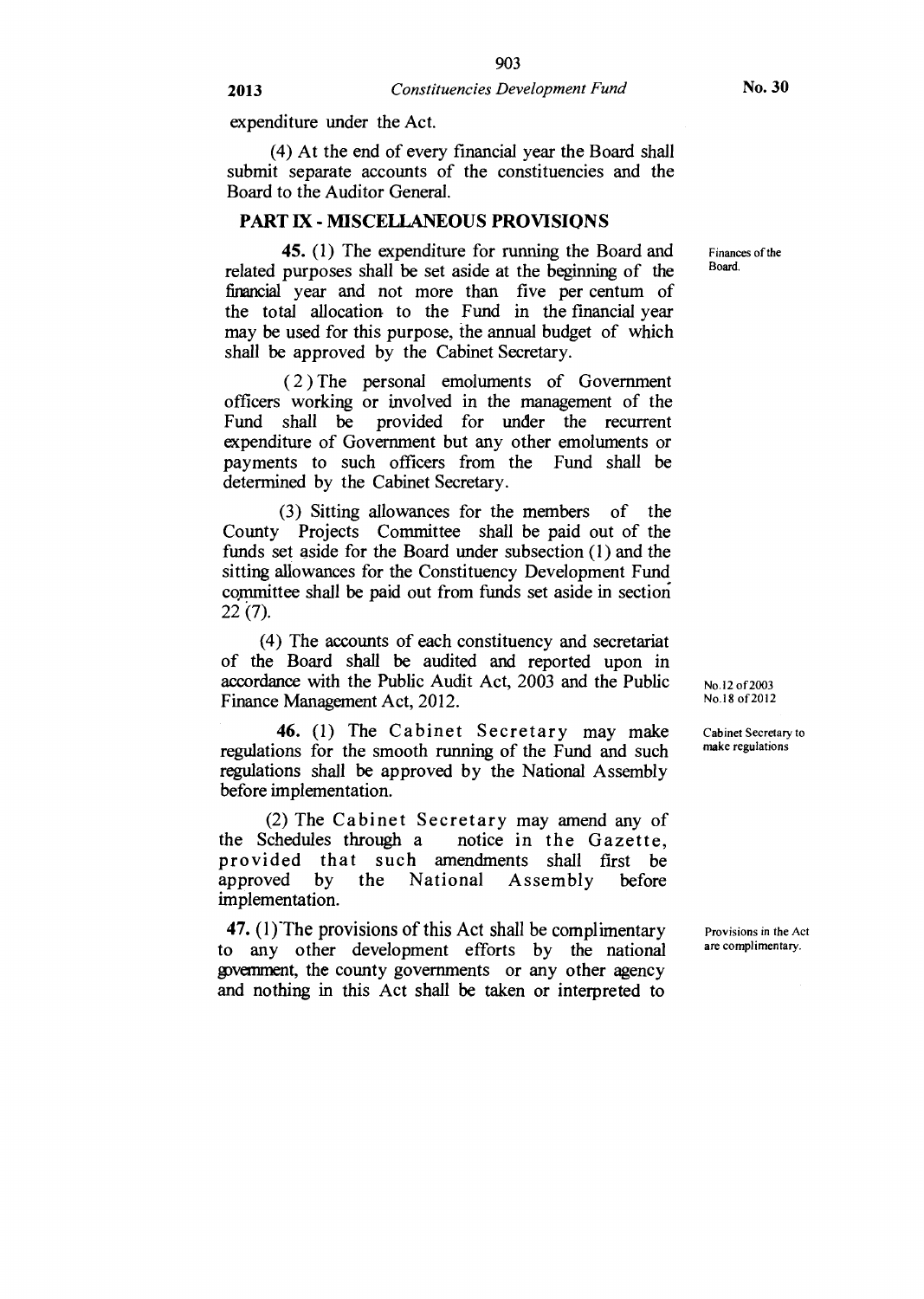Offences and penalties.

### No. 30 *Constituencies Development Fund* **2013**

mean that an area may be excluded from any other development programmes.

(2) For the avoidance of doubt, normal Government development allocations shall continue alongside the projects funded under this Act.

**48.** Any person who misappropriates any funds or assets from the Fund, or assists or causes any  $p\text{-}s$  to misappropriate or apply the funds otherwise than in the manner provided in this Act, shall be guilty of an offence and shall, upon conviction, be liable to imprisonment for a term not less than five years or to a fine not less than five hundred thousand shillings or to both

**49.** (1) All complaints and disputes by persons arising due to the administration of this Act shall be forwarded to the Board in the first instance

(2) Complaints of a criminal nature shall be forwarded by the Board to the relevant government agencies with prosecutorial powers.

(3) Disputes of a civil nature shall be referitd to the Board in the first instance and where necessary an arbitration panel whose costs shall be borne by the parties to the dispute, shall be appointed by consensus of the parties to consider and determine the matter before the same is referred to court.

(4) Notwithstanding subsection(3), parties shall be at liberty to jointly appoint an arbitrator of their choice in the event of a dispute but where parties fail to jointly agree on an arbitrator, the Cabinet Secretary may appoint an arbitrator whose costs shall be jointly borne by the parties.

(5) Subject to this Act, no person in the management of the Fund shall be held personally liable for any lawful action taken in his official capacity or for any disputes against the Fund.

**50.** (1) The Constituencies Development Fund Act, 2003 is repealed.

Transitional provisions

2003.

Repeal of No 10 of

**51.** (1) In this section-

"commencement day" means the date when this Act comes into operation;

"former Act" means the Constituencies Development

Dispute resolution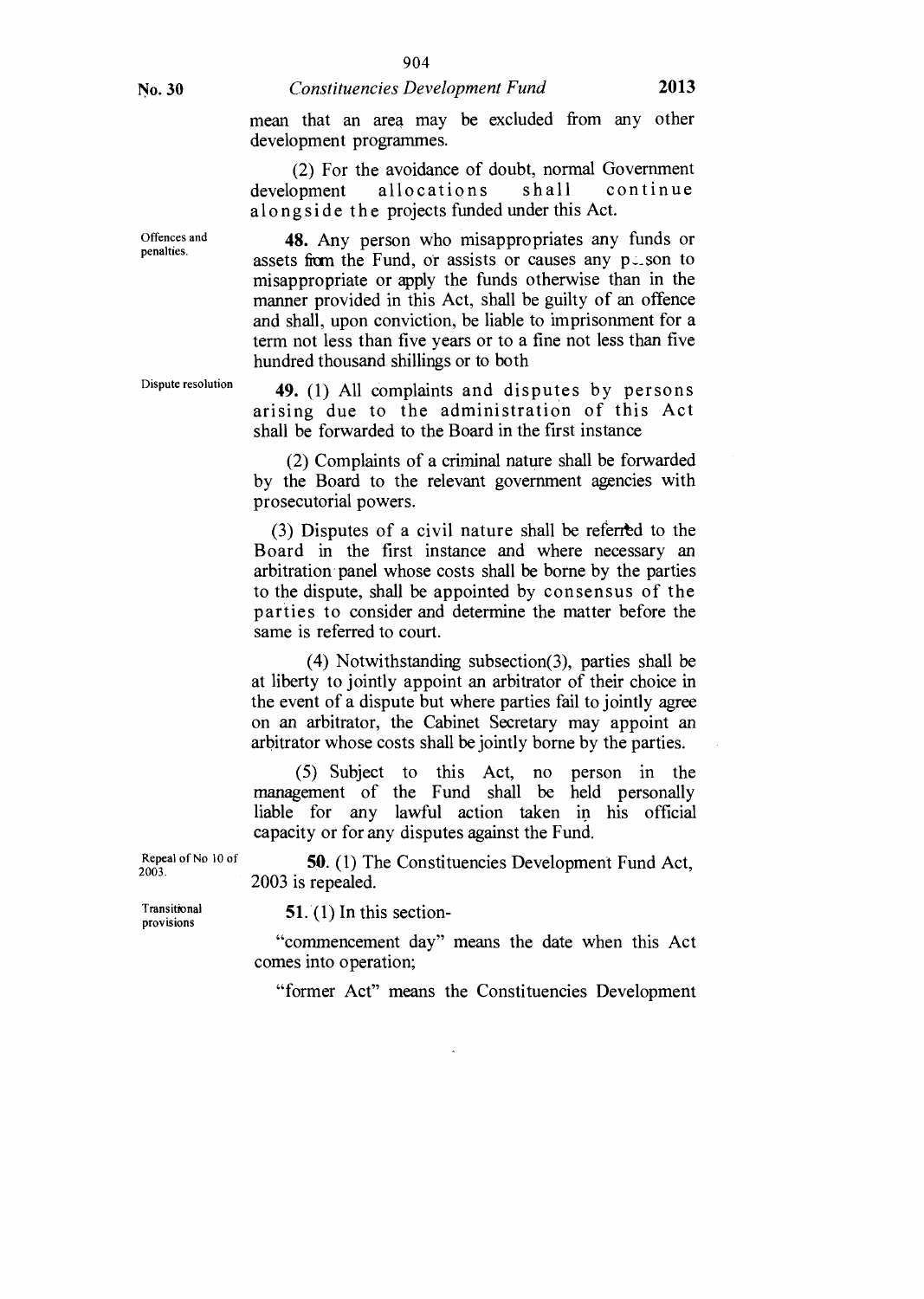Fund Act, 2003;

"former Board" means the Constituencies Development Fund Board established by section 5 of the former Act.

(2) On the commencement day, all the funds, assets and other property both movable and immovable, which immediately before such date were vested in the former Board shall by virtue of this subsection, vest in the Board.

(3) On the commencement day, all rights, powers and liabilities, whether arising under any written law or otherwise which immediately before such day were vested in, imposed on or enforceable against the former Board shall be deemed to be vested, imposed or enforceable against the Board.

(4) Any reference in any written law or in any document or instrument to the former Board shall, on and after the commencement day, be construed to be a reference to the Board.

(5) The annual estimates of the former Board for the financial year in which the commencement day occurs shall be deemed to be the annual estimates of the Board for the remainder of that financial year.

'(6) The administrative directions made by the Board or by the Cabinet Secretary which are in force immediately before the commencement day shall, on and after such day, have force as if they were directions made by the Board or the Cabinet Secretary under this Act

(7) Any person who is an officer or employee of the former Board immediately before the commencement date of this Act shall be deemed to be an officer or employee of the Board on the same terms he or she was serving before the enactment of this Act.

Provided that such person shall, within a period of six months from the commencement day, exercise his or her option either to

(a) enter into a written contract of service with the Board , whereupon his or her service with the Government shall be deemed to have been terminated without right to severance pay but without prejudice to all other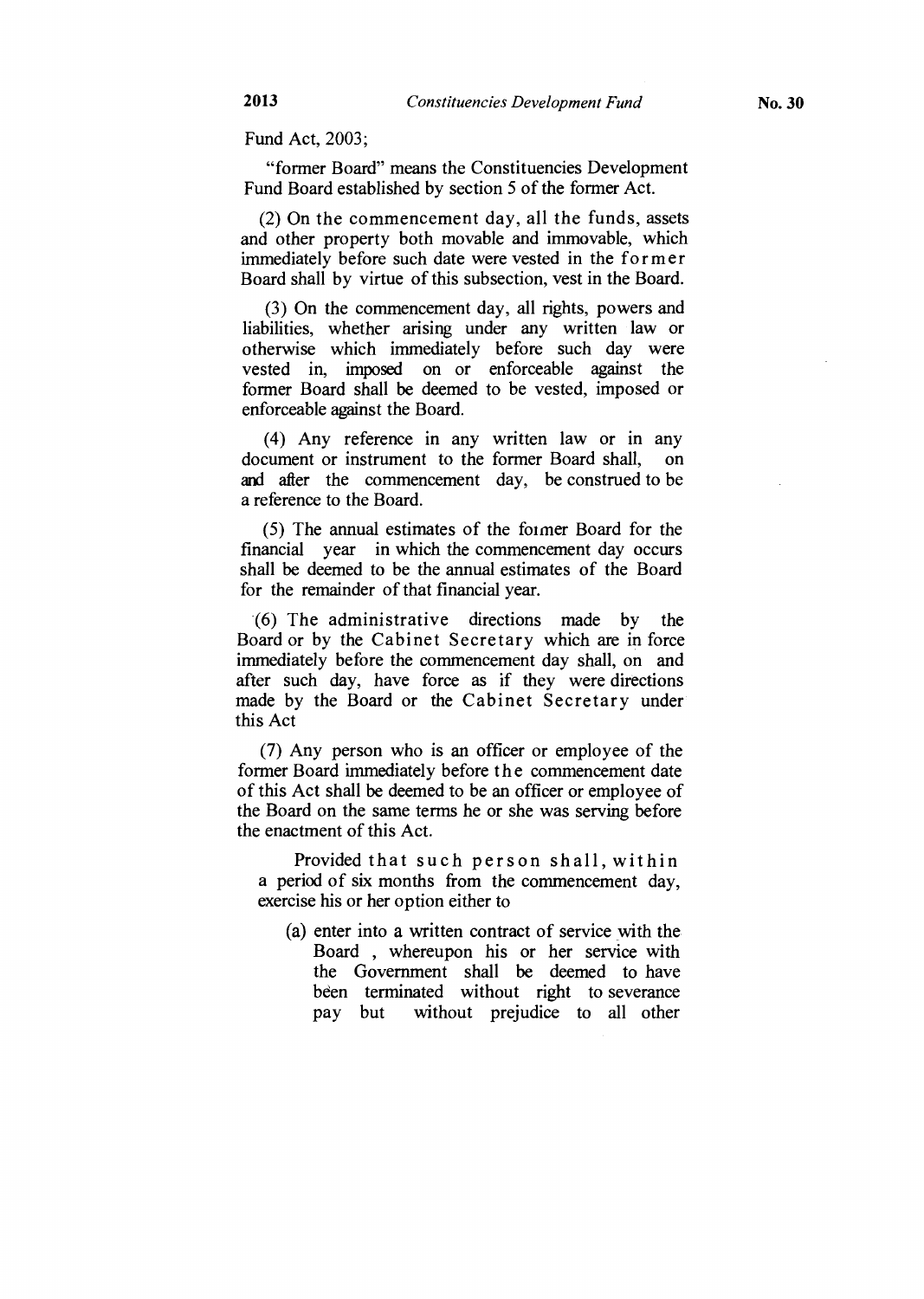remuneration and benefits payable upon such termination; or

(b) be re-deployed by the Government.

(8) The members of the former Board and the Chief Executive Officer shall continue in office as members of the Board and the Chief Executive Officer respectively until the expiry of their existing terms,

# **FIRST SCHEDULE** *(s. 15)*

### **CONSTITUENCY PROJECTS SUBMISSION** FORM

Constituency No ......Constituency Name ........Financial year ........... Chairman CDFC Committee ..............Signature .............Date.........

| Serial | Name of Project                     | Amount allocated |
|--------|-------------------------------------|------------------|
|        |                                     |                  |
|        |                                     |                  |
|        |                                     |                  |
|        |                                     |                  |
|        |                                     |                  |
|        |                                     |                  |
|        |                                     |                  |
|        |                                     |                  |
|        |                                     |                  |
|        |                                     |                  |
|        |                                     |                  |
|        |                                     |                  |
|        |                                     |                  |
|        |                                     |                  |
|        |                                     |                  |
|        |                                     |                  |
|        |                                     |                  |
|        |                                     |                  |
|        |                                     |                  |
|        |                                     |                  |
|        |                                     |                  |
|        |                                     |                  |
|        |                                     |                  |
|        |                                     |                  |
|        |                                     |                  |
|        | <b>Total for the Financial Year</b> |                  |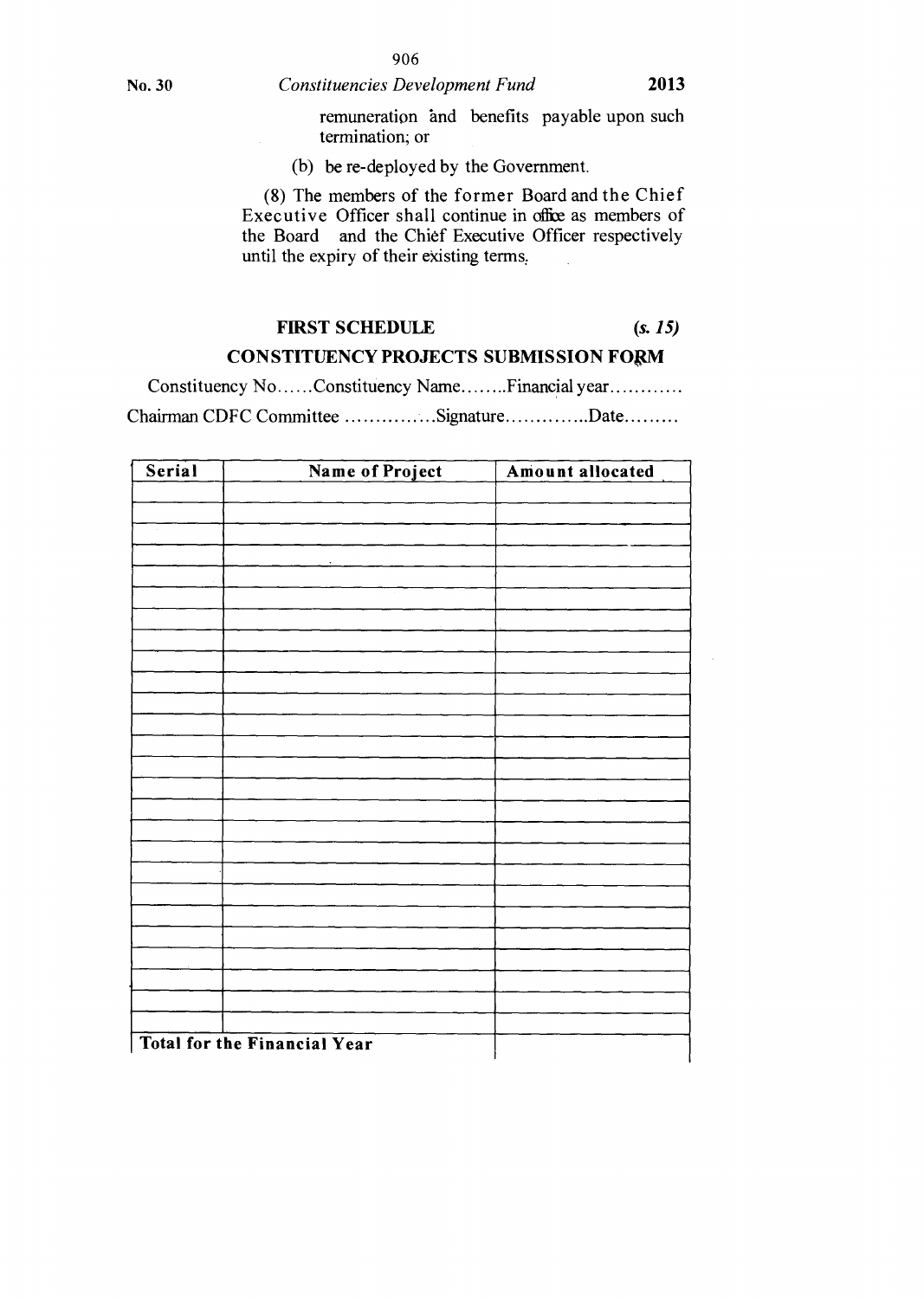$\sim$   $\epsilon$ 

 $\ddot{\bullet}$ 

**2013** *Constituencies Development Fund* **No. 30** 

### **SECOND SCHEDULE** (s. 16)

### **PROJECT DESCRIPTION FORM**

| Constituency No:  Constituency Name  County             |
|---------------------------------------------------------|
|                                                         |
|                                                         |
|                                                         |
| Status of projects (tick one) New  Extension  On-going  |
|                                                         |
| Brief statement on project status at time of submission |
|                                                         |
|                                                         |
|                                                         |
|                                                         |
|                                                         |
|                                                         |
|                                                         |
|                                                         |
| Date                                                    |

## **THIRD SCHEDULE** *(s. 10(5))*

### **PROJECT RE-ALLOCATION FORM**

Constituency No .........Name....................Financial year.......

| Project<br>No | Project Title | Amount<br>allocated<br>(Kshs) | Amount<br>disbursed<br>$(K$ shs $)$ | Balance<br>(Kshs) | Unspent to<br>be re-<br>allocated |
|---------------|---------------|-------------------------------|-------------------------------------|-------------------|-----------------------------------|
|               |               |                               |                                     |                   |                                   |
|               |               |                               |                                     |                   |                                   |
|               |               |                               |                                     |                   |                                   |
|               |               |                               |                                     |                   |                                   |
|               |               |                               |                                     |                   |                                   |
|               |               |                               |                                     |                   |                                   |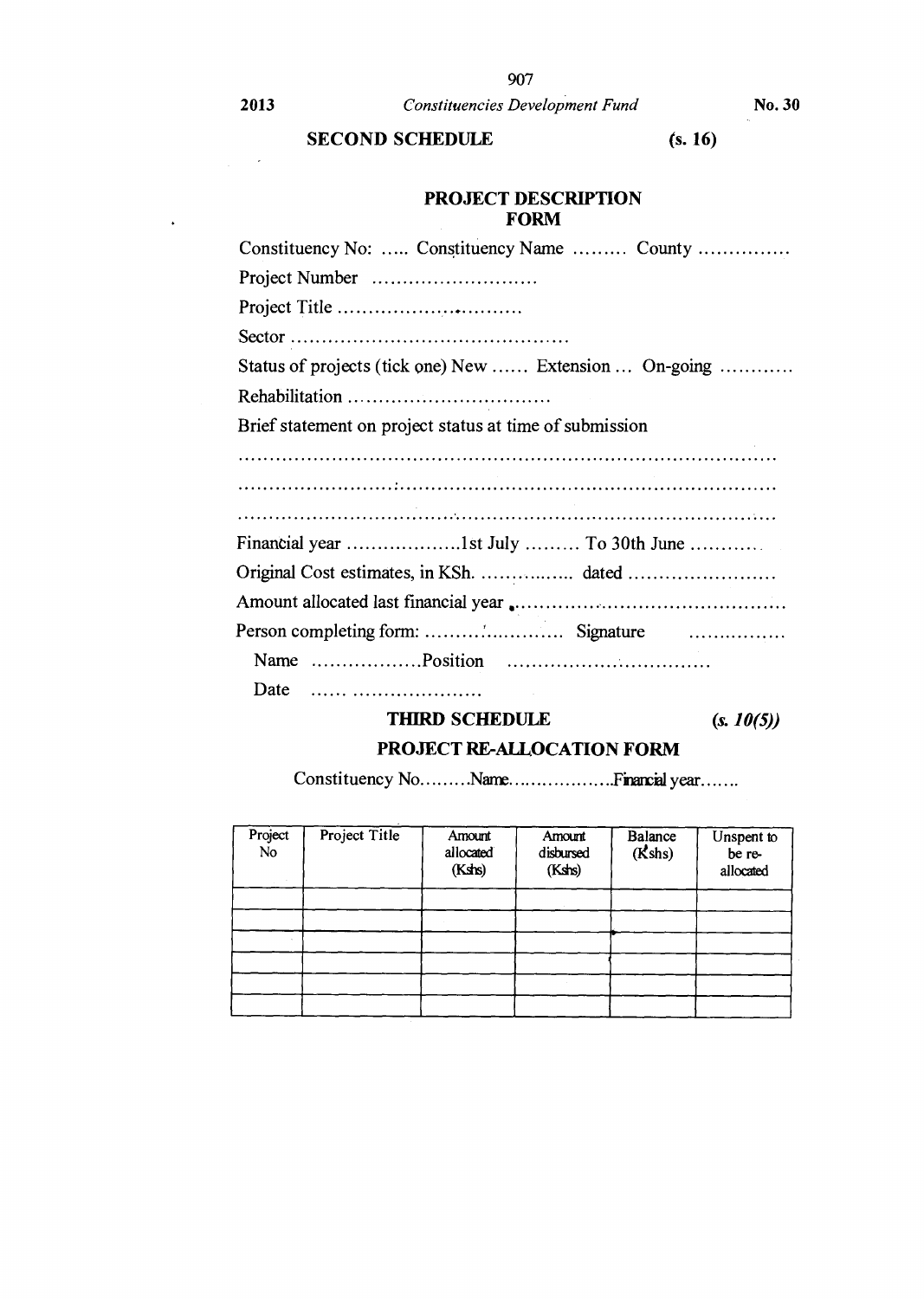| No. 30        | <b>Constituencies Development Fund</b> | 2013                          |                               |                   |                                   |
|---------------|----------------------------------------|-------------------------------|-------------------------------|-------------------|-----------------------------------|
| Project<br>No | Project Title                          | Amount<br>allocated<br>(Kshs) | Amount<br>disbursed<br>(Kshs) | Balance<br>(Kshs) | Unspent to<br>be re-<br>allocated |
|               |                                        |                               |                               |                   |                                   |
|               |                                        |                               |                               |                   |                                   |
|               |                                        |                               | ÷.                            |                   | ú.                                |
|               |                                        |                               |                               |                   |                                   |
|               |                                        |                               |                               |                   |                                   |
|               |                                        | τ                             |                               |                   |                                   |
|               |                                        |                               |                               |                   |                                   |
|               |                                        |                               |                               |                   |                                   |
| Totals        | ÷,                                     |                               |                               |                   |                                   |
|               |                                        |                               |                               |                   |                                   |

Signature Date

Name Position

#### **FOURTH SCHEDULE** *(s* **7)**

### **CONDUCT OF BUSINESS AND AFFAIRS OF THE BOARD**

Tenure of office. 1. The Chairperson or a member of the Board other than ex-officio members shall, subject to the provisions of this Schedule, hold office for a period of three years, on such terms and conditions as may be specified in the instrument of appointment, but shall be eligible for appointment for not more than two terms.

Vacation of office. 2. (1) A member other than an ex-officio member may—

- (a) at any time resign from office by notice in writing to the Cabinet Secretary;
- (b) be removed from office by the Cabinet Secretary on recommendation of the Board if the member—

908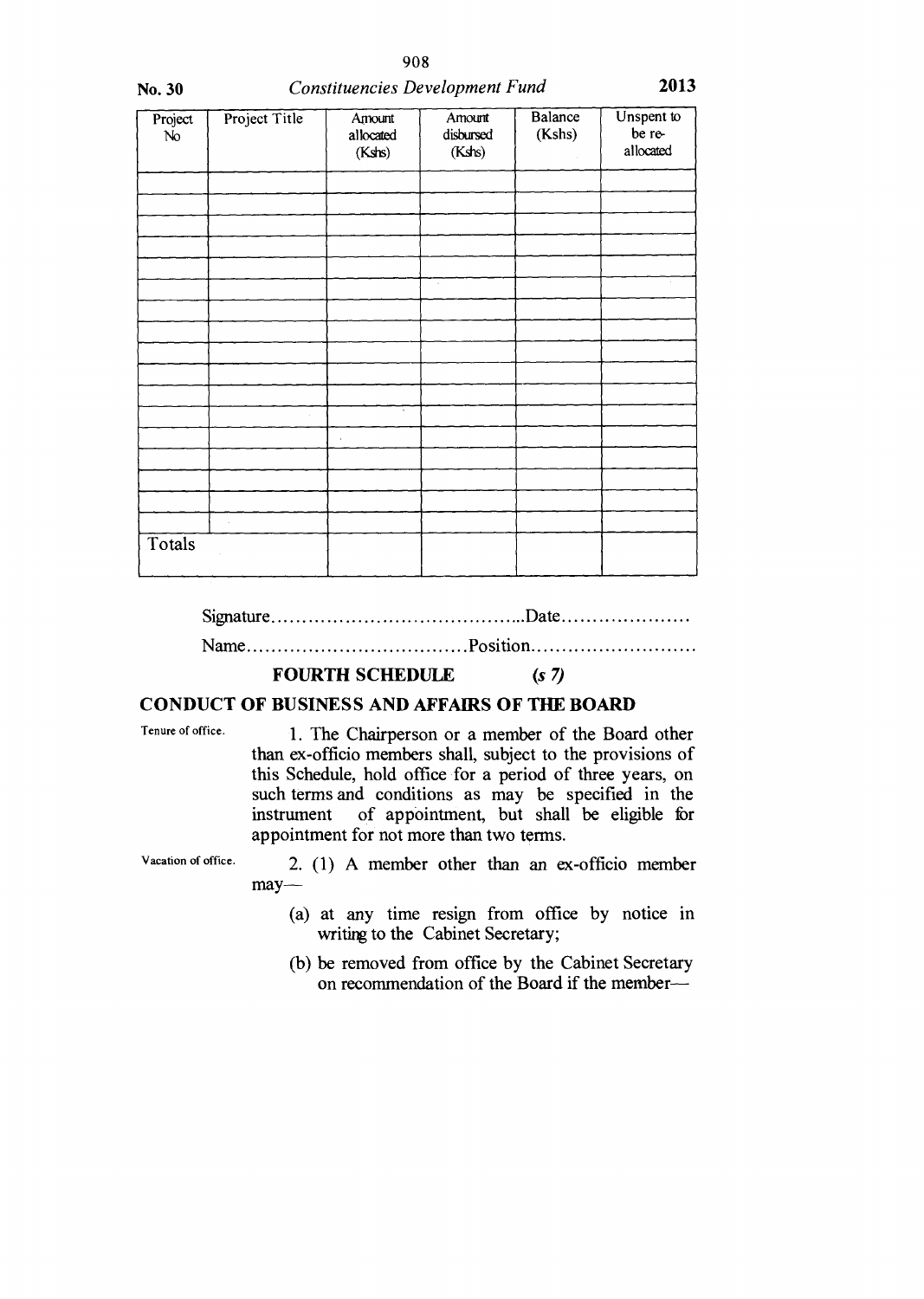### **2013** *Constituencies Development Fund* **No. 30**

- (i) has been absent from three consecutive meetings of the Board without its permission;
- (ii) is convicted of a criminal offence that amounts to a felony under the laws of Kenya;
- (iii) is incapacitated by prolonged physical or mental. illness for a period exceeding six months; or
- (iv)is otherwise unable or unfit to discharge his functions.

(2) The Chairperson shall not be removed from office

unless such 'removal is in accordance with sub paragraph (1).

3. (1) The Board shall meet not less than six and not more than eighteen times in every financial year and not more than two months shall elapse between the date of one meeting and the date of the next meeting.

(2) Notwithstanding sub paragraph (1), the Chairperson may, and upon requisition in writing by at least five members shall, convene a special meeting of the Board at any time for the transaction of the business of the Board.

(3) Unless three quarters of the total members of the Board otherwise agree, at least fourteen days' written notice of every meeting of the Board shall be given to every member of the Board.

(4) The quorum for the conduct of the business of the

Board shall be five members.

(5) The Chairperson shall when present, preside at every meeting of the Board but the members present shall elect one member to preside whenever the Chairperson is absent, and the person so elected shall have all the powers of the Chairperson with respect to that meeting and the business transacted thereat.

(6) Unless a unanimous decision is reached, a

Meetings.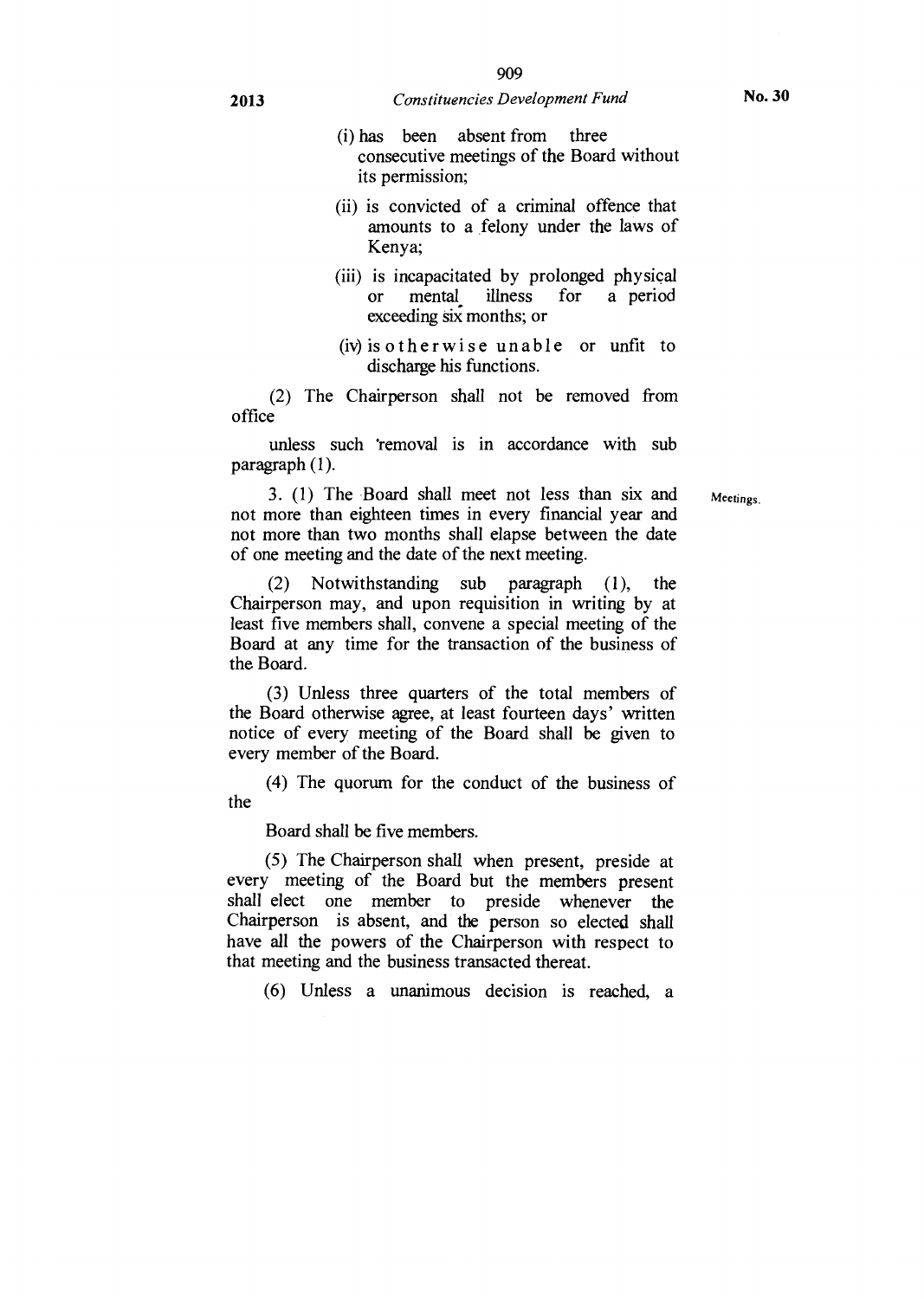(7) Subject to subparagraph (4), no proceedings of the Board shall be invalid by reason only of a vacancy among the members thereof.

(8) Subject to the provisions of this Schedule, the Board may determine its own procedure and the procedure for any committee of the Board and for the attendance of other persons at its meetings and may make standing orders in respect thereof.

Committees of the Board

4. (1) The Board may establish such committees as it may deem appropriate to perform such functions and responsibilities as it may determine.

(2) The Board shall appoint the chairperson of a committee established under subparagraph (1) from amongst its members.

(3) The Board may where it deems appropriate, invite any person to attend the deliberations of any of its committees

(4) All decisions by the committees appointed under subsection (1) shall be ratified by the Board.

Disclosure of interest. 5. (1) A member who has an interest in any contract, or other matter present at a meeting shall at the meeting and as soon as reasonably practicable after the commencement, disclose the fact thereof and shall not take part in the consideration or discussion of, or vote on, any questions with respect to the contract or other matter, or be counted in the quorum of the meeting during consideration of the matter.

> (2) A disclosure of interest made under subparagraph (1) shall be recorded in the minutes of the meeting at which it is made.

> (3) A member of the Board who contravenes subparagraph (1) shall cease to be a member of the Board upon direction of the Cabinet Secretary.

> 6. Any contract or instrument which, if entered into or executed by a person not being a body corporate,

Contracts and instruments.